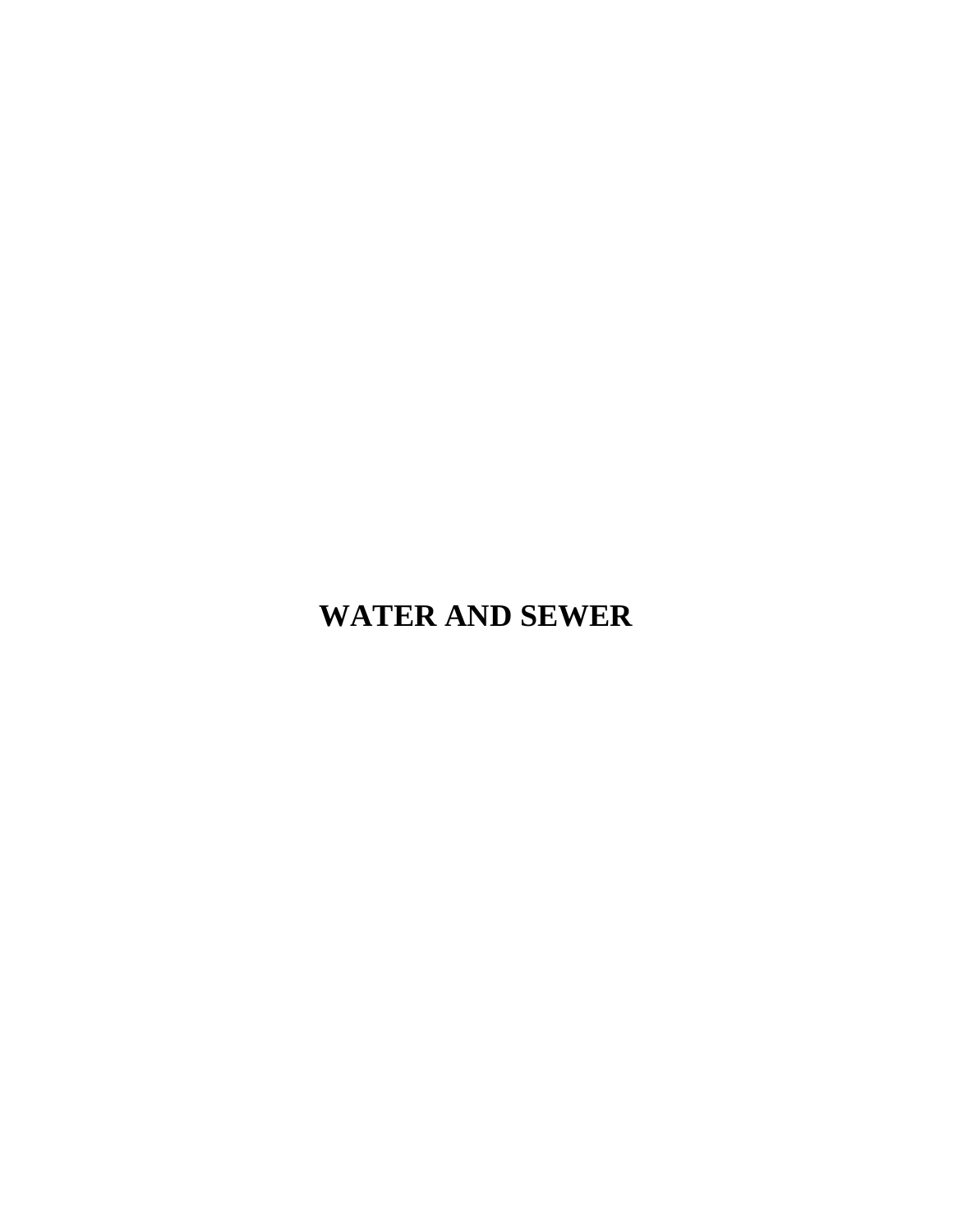# **SERVICE AREA:** PHYSICAL ENVIRONMENT

# **DEPARTMENT/PROGRAM:** WATER & SEWER ENTERPRISE FUND/WATER OPERATIONS

**PROGRAM DESCRIPTION:** This program is responsible for assuring that safe and adequate water supplies are provided to users of the County water system. This is accomplished through a network of 20 wells, 19 water tanks, 462.0 miles of water distribution mains, 51.51 miles of water service lines and 3,980 fire hydrants. Read in excess of 30,000 meters each month and maintain backflow preventer program.

**REVENUE:** The Water & Sewer enterprise fund receives all revenue through monthly customer billings, capacity expansion charges and related ancillary charges for use of both the Water and Sewer systems within the Okaloosa County service area. The funds customer base is currently in excess of 36,000 water service and 33,000 sewer service connections both residential and commercial.

|                           |                          | <b>Expenditures</b>      | <b>Budget</b>              |                            |  |
|---------------------------|--------------------------|--------------------------|----------------------------|----------------------------|--|
| Category                  | <b>FY12</b><br>Actual \$ | <b>FY13</b><br>Actual \$ | <b>FY14</b><br>Original \$ | <b>FY15</b><br>Approved \$ |  |
| <b>Personal Services</b>  | 673,578                  | 660,064                  | 844,598                    | 847,834                    |  |
| <b>Operating Expenses</b> | 1,843,436                | 1,391,302                | 1,145,281                  | 1,128,104                  |  |
| Capital Outlay            | 363,612                  | 544,770                  | 1,348,651                  | 2,214,560                  |  |
| Debt Service              | 439,728                  | 455,562                  | 954,290                    | 970,902                    |  |
| Other                     | $\theta$                 | 174,995                  | 1,992,951                  | 1,948,352                  |  |
| Total                     | 3,320,354                | 3,226,693                | 6,285,771                  | 7,109,752                  |  |

#### **EXPENDITURES**:

# **HISTORICAL STAFFING SUMMARY**:

| Category  | <b>FY12</b> | <b>FY13</b> | <b>FY14</b> | <b>FY15</b> |
|-----------|-------------|-------------|-------------|-------------|
| Full-time | 14          | 14          | 14          | 4ء          |
| Part-Time |             |             |             |             |
| Relief    |             |             | U           |             |
| Total     | 14          | 14          | 14          | 14          |

# **MAJOR ACCOMPLISHMENTS LAST YEAR**:

- $\triangleright$  Continued large meter testing & calibration program.
- $\triangleright$  Performed major maintenance and painting on 1 elevated water tank (Countryview).
- $\triangleright$  Del Cerro II Well (construction) install new potable water well in the Mid-County area to increase potable water supply and reliability of the system. Project is not yet completed and online, but well underway.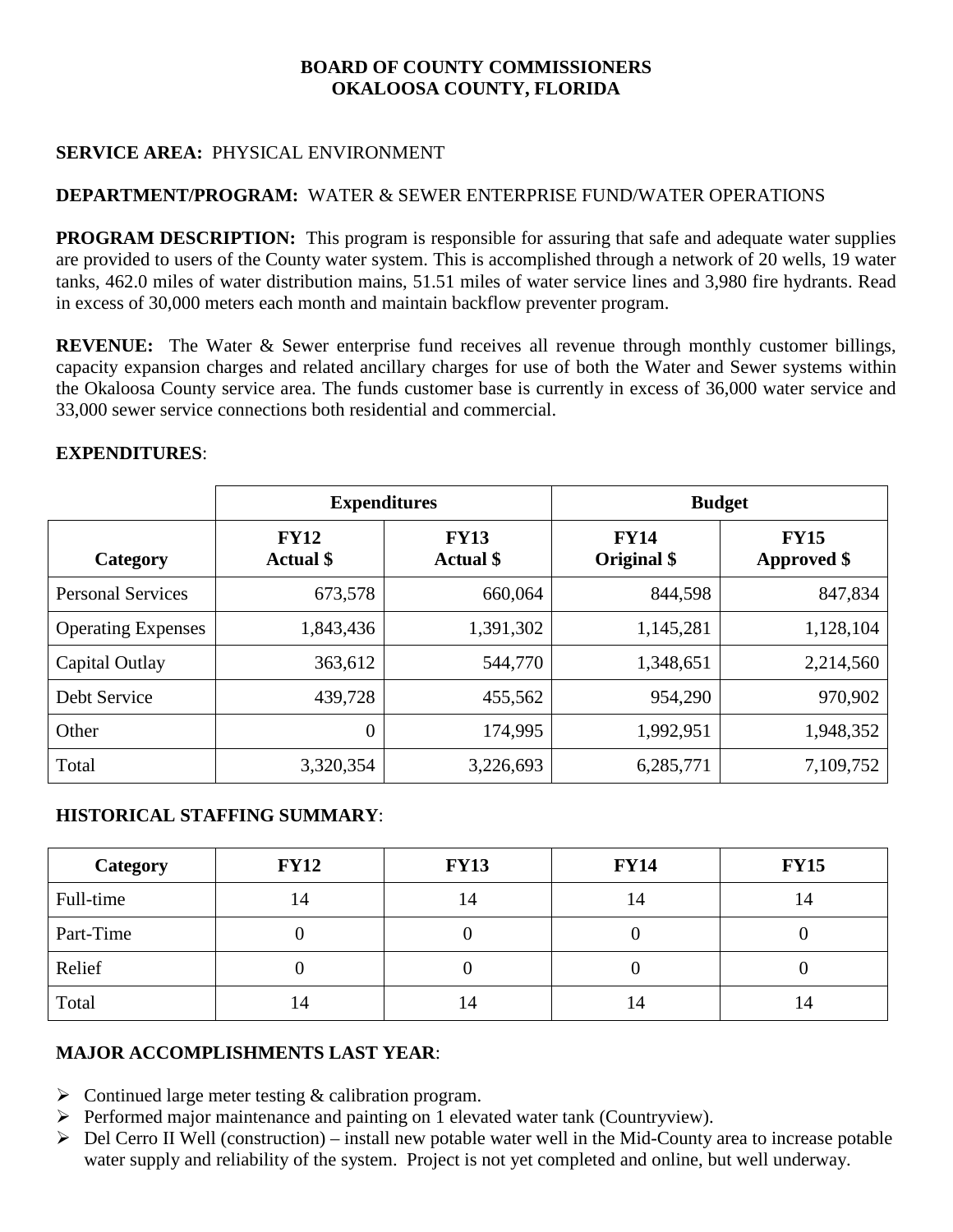**PROGRAM GOAL**: Provide safe, adequate and affordable water supplies to users of the County water system. Provide seamless addition of new water customers. Repair & maintain water wells, tanks, and potable water booster pump stations. Maintain backflow preventer program. Read in excess of 30,000 meters each month and perform all account turn on and turn offs. Maintain the highest standard as it relates to all facets of the customer service function including new service set up, billing and collections. Insure strict compliance with ALL Federal and State requirements through periodic sample testing and constant monitoring.

# **KEY OBJECTIVES**:

- 1. Ensure budgetary, personnel, customer service and purchasing functions comply with County policies and procedures.
- 2. Preserve and protect infrastructure to provide quality of service to customers.
- 3. Maintain and extend the useful life and utility of County facilities.
- 4. Reduce overall per capita consumption through the promotion and utilization of conservation techniques.
- 5. Ensure the preservation and safe operation of all work related equipment.
- 6. Assure water meets all applicable State and Federal drinking water standards.
- 7. Assure system is operated in such a fashion as to meet peak loads in all service areas.

The following projects are planned for Fiscal Year 2015:

- Planned major maintenance and painting of 1 elevated water tank (Bluewater Bay) and inspection of 4 others.
- Future Water Supply (planning) continue with Implementation Plan to ensure the sustainability of a safe, reliable, and adequate water supply in the future, with efforts focused along the Shoal River for an offline reservoir. Seeking to purchase land for the future reservoir, future water treatment plant, watershed protection, and military buffering.
- $\triangleright$  Bob Sikes Elevated Water Tank (design) a second elevated water tank near the Bob Sikes Industrial Park would provide for increased storage, reliability, and redundancy for the potable water and fire suppression systems. This project is partially funded by a Northwest Florida Water Management District grant.
- $\triangleright$  Brooks Bridge Water Main Repair or Replacement (design & construction) install a second water supply line to Okaloosa Island (or repair the broken bore, if at all possible), which would then serve as the primary water source to Okaloosa Island (and main on bridge would serve as backup).
- $\triangleright$  Newcastle Area Water System Improvements (construction) provide new, larger water mains to the area and fire hydrants to provide increased fire protection and ensure the reliability of the system. This project is partially funded by a Florida Department of Economic Opportunity Community Development Block Grant.
- $\triangleright$  Poquito Bayou Water Main & Force Main Bores (construction) replace the aging, deteriorated mains under Poquito Bayou with new directional bores.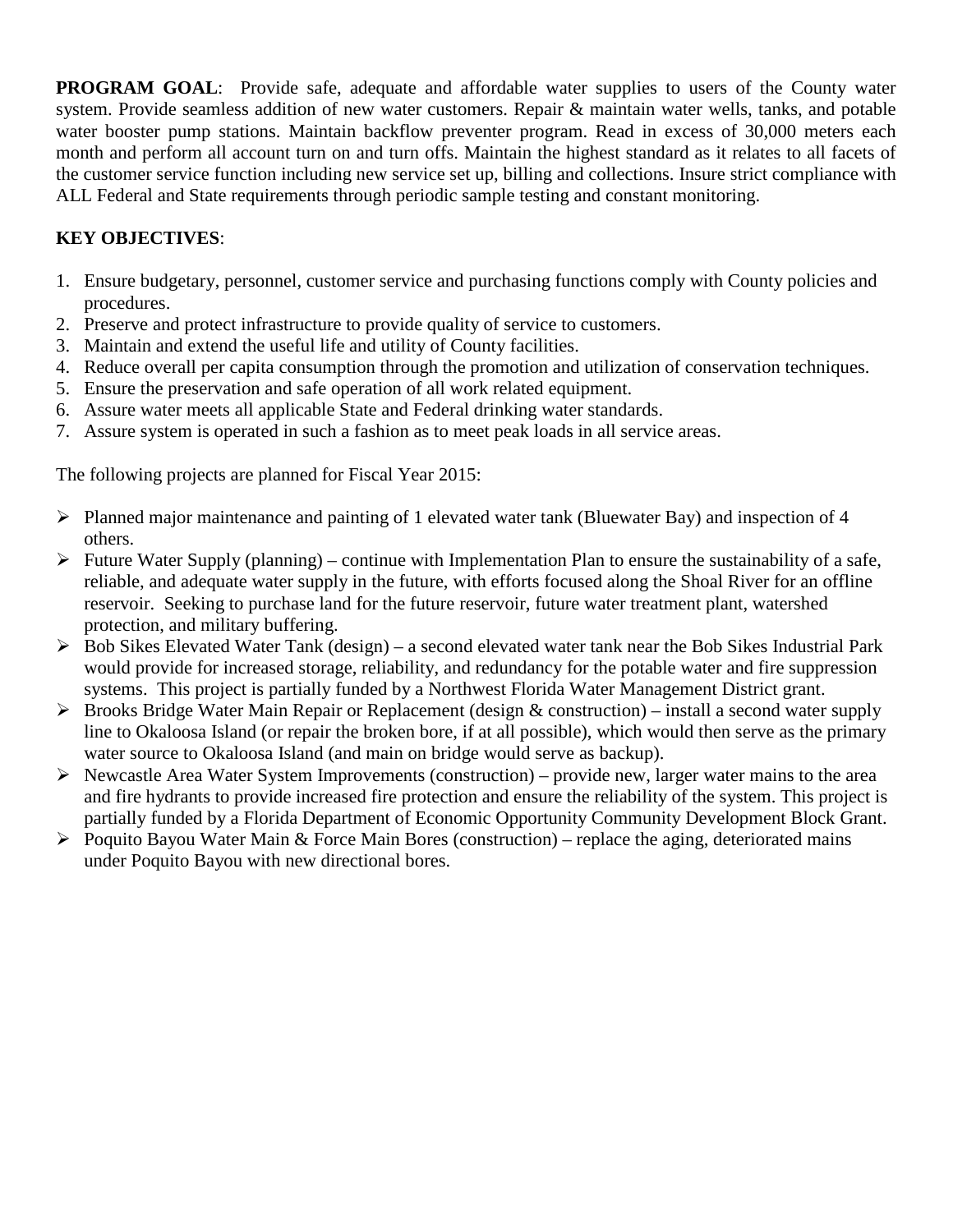|                   | <b>Performance Measures</b>                    | <b>Actual</b><br><b>FY12/13</b> | <b>Estimated</b><br><b>FY13/14</b> | <b>Adopted</b><br><b>FY14/15</b> |
|-------------------|------------------------------------------------|---------------------------------|------------------------------------|----------------------------------|
| Indul             | Volume of water produced (millions of gallons) | 2,246                           | 2,246                              | 2,246                            |
|                   | Number of Backflow Preventers / # of Testers   | 2,386/1                         | 2,40/1                             | 2,415/1                          |
| <b>Efficiency</b> | Number of Meters Read / # of Meter Readers     | 32,229/7                        | 32,541/7                           | 32,853/7                         |
|                   | Number of Wells / # of Water Operators         | 20/3                            | 20/3                               | 21/3                             |
|                   | Number of Tanks / # of Water Operators         | 19/3                            | 19/3                               | 19/3                             |
|                   | Cost per gallon of water processed             | 0.0047                          | 0.0048                             | 0.0048                           |
| Effectivenes      | Total square miles of service area             | 71.5                            | 71.5                               | 71.5                             |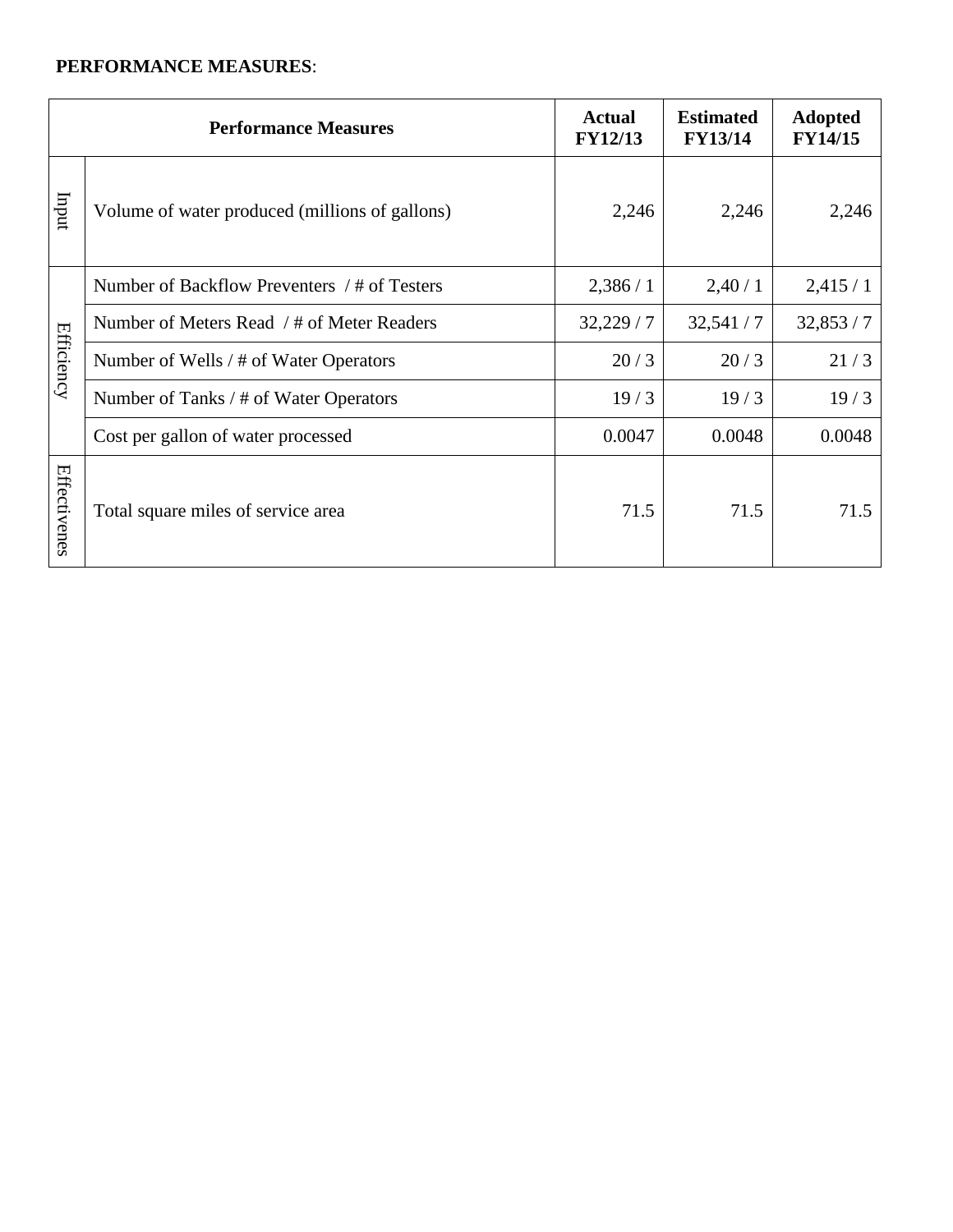# **SERVICE AREA:** PHYSICAL ENVIRONMENT

## **DEPARTMENT/PROGRAM:** WATER & SEWER ENTERPRISE FUND/WASTEWATER OPERATIONS (WATER RECLAMATION FACILITIES & LIFT STATIONS)

**PROGRAM DESCRIPTION:** This program is responsible for protecting the public health through the provision of sanitary sewers for wastewater collection (lift stations), treatment plants, and effluent disposal. It is responsible for protecting the environment by preventing the introduction of pathogens and excess nutrients into the ground and surface waters.

**REVENUE:** The Water & Sewer enterprise fund receives all revenue through monthly customer billings, capacity expansion charges and related ancillary charges for use of both the Water and Sewer systems within the Okaloosa County service area. The funds customer base is currently in excess of 36,000 water service and 33,000 sewer service connections both residential and commercial.

#### **EXPENDITURES**:

|                           | <b>Expenditures</b>             |                                 | <b>Budget</b>              |                                   |  |
|---------------------------|---------------------------------|---------------------------------|----------------------------|-----------------------------------|--|
| Category                  | <b>FY12</b><br><b>Actual</b> \$ | <b>FY13</b><br><b>Actual</b> \$ | <b>FY14</b><br>Original \$ | <b>FY15</b><br><b>Approved</b> \$ |  |
| <b>Personal Services</b>  | 1,347,157                       | 1,272,981                       | 1,628,867                  | 1,635,110                         |  |
| <b>Operating Expenses</b> | 3,686,872                       | 2,683,226                       | 2,208,758                  | 2,175,631                         |  |
| Capital Outlay            | 727,223                         | 1,050,629                       | 2,600,969                  | 4,270,937                         |  |
| Debt Service              | 879,455                         | 878,584                         | 1,840,419                  | 1,872,456                         |  |
| Other                     | $\theta$                        | 337,490                         | 3,843,549                  | 3,753,537                         |  |
| Total                     | 6,640,707                       | 6,222,910                       | 12,122,562                 | 13,711,671                        |  |

# **HISTORICAL STAFFING SUMMARY**:

| Category  | <b>FY12</b> | <b>FY13</b> | <b>FY14</b> | <b>FY15</b> |
|-----------|-------------|-------------|-------------|-------------|
| Full-time | 28          | 28          | 28          | 28          |
| Part-Time |             |             |             |             |
| Relief    |             |             |             |             |
| Total     | 28          | 28          | 28          | 28          |

# **MAJOR ACCOMPLISHMENTS LAST YEAR**:

- $\triangleright$  Maintained 24/7 standby coverage on all program components, lift stations, and water wells.
- Transported biosolids from all 3 wastewater reclamation facilities (WRFs) off site to be used as fertilizer.
- Operated and maintained compliance with FDEP permits on all 3 WRFs.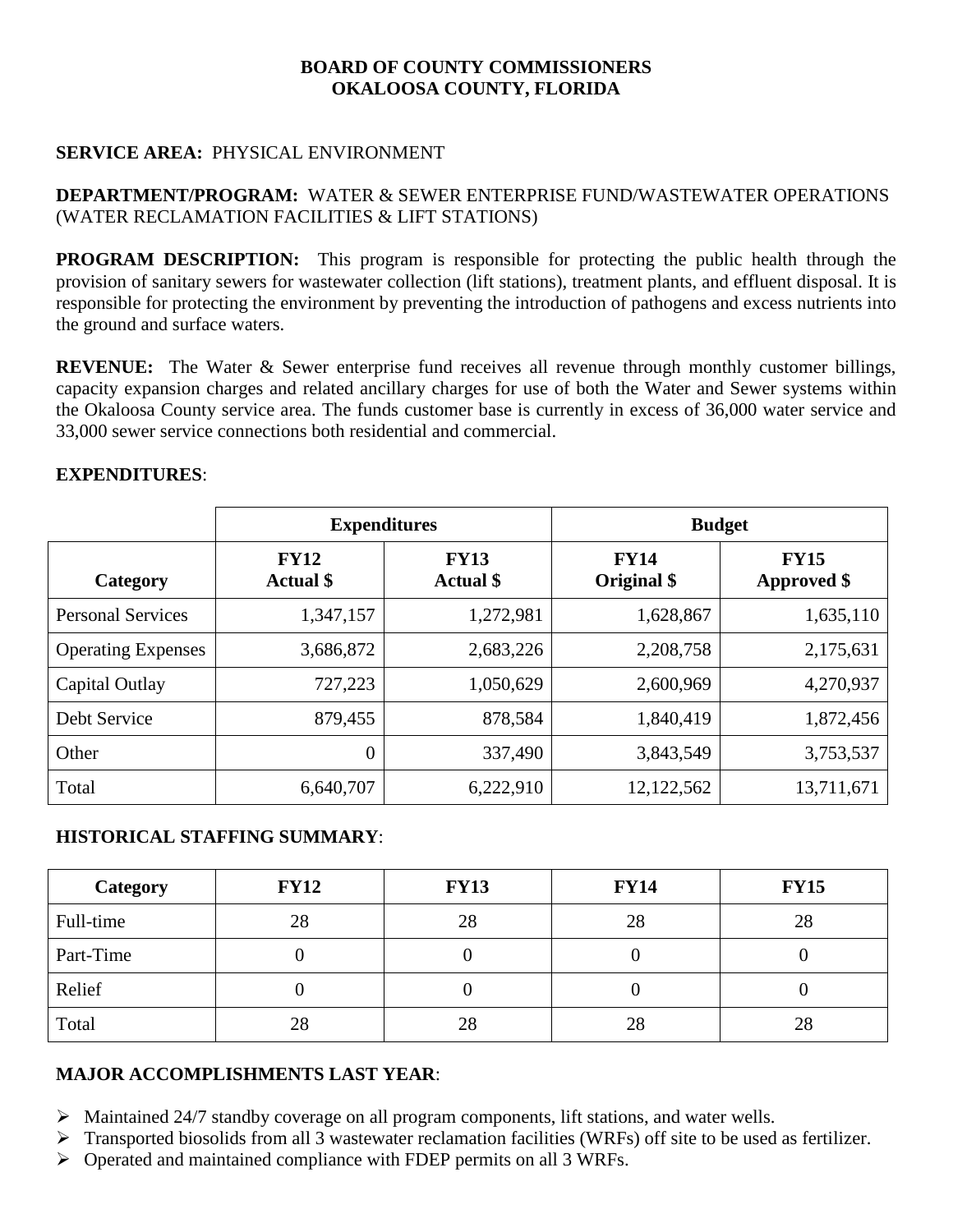- $\triangleright$  Maintained 146 lift stations in our collection system.
- Maintained 225 acres of RIBs for effluent disposal at the Arbennie Pritchett WRF.
- $\triangleright$  Operated and maintained Public Access Reuse System for the City of FWB.
- Implementation of Pretreatment Program for Industrial Users.
- Operated and maintained a State Certified Lab at the Arbennie Pritchett WRF.
- $\triangleright$  Maintain 48 stationary & portable generator sets.
- $\triangleright$  Provided electronic/mechanical support on 19 potable water wells and 20 tanks.
- $\triangleright$  Operations staff provides 24/7 customer service, monitors alarms & notifications for entire water & wastewater systems.
- $\triangleright$  Provided better grit/garbage disposal storage at the headworks of APWRF by purchasing and implementing better containers for the process.

**PROGRAM GOAL**: Protect public health by providing sanitary sewers for wastewater collection (lift stations), treatment plants, and effluent disposal. Provide seamless addition of new sewer customers. Repair and maintain 146 sewage lift stations, 3 water reclamation facilities (WRFs) and all other portions of the infrastructure. Maintain the highest standard as it relates to all facets of the customer service function including new service set up, billing and collections. Insure strict compliance with ALL Federal and State requirements through compliance sample testing and constant monitoring.

# **KEY OBJECTIVES**:

- 1. Ensure budgetary, personnel, customer service and purchasing functions comply with County policies and procedures.
- 2. Preserve and protect infrastructure to provide quality of service to customers.
- 3. Maintain and extend the useful life and utility of County facilities.
- 4. Ensure the preservation and safe operation of all work related equipment.
- 5. Provide adequate collection lines and treatment facilities to provide capacity for 85 GPD per capita.
- 6. Meet or exceed State and Federal wastewater treatment standards
- 7. Protect ground and surface waters through provision of consistent high quality wastewater treatment.
- 8. Continue to ensure maximum efficiencies by utilizing the best operating practices.

The following projects are planned for Fiscal Year 2015:

- $\triangleright$  Arbennie Pritchett WRF Expansion (design-build construction) Expand the current facility from 10 million gallons per day (MGD) to 15 MGD because of additional flow from Eglin AFB projects, the East County Service Area (diversion project mentioned above), and future growth. Project will be funded with Capacity Expansion Charges that have been received from some of these listed projects and other land development projects.
- $\triangleright$  Bob Sikes WRF Install membranes we have in storage in additional train. Only one train has membranes installed. Need other membranes installed and new train online to do repairs/maintenance on existing train.
- Diversion of the OCWS portion of Sewer flow to Niceville-Valparaiso Regional Sewer Board Plant (design & construction) – Construct a new force main and pump station to divert OCWS sewer flow from NVRSB to the Arbennie Pritchett WRF. This will consolidate flows and reduce overall wastewater treatment cost for the flows from our East County service area. The East County Repump Station is planned to be constructed in FY2014-FY2015 and the East County Transmission Main (approx. 6.7 miles) is planned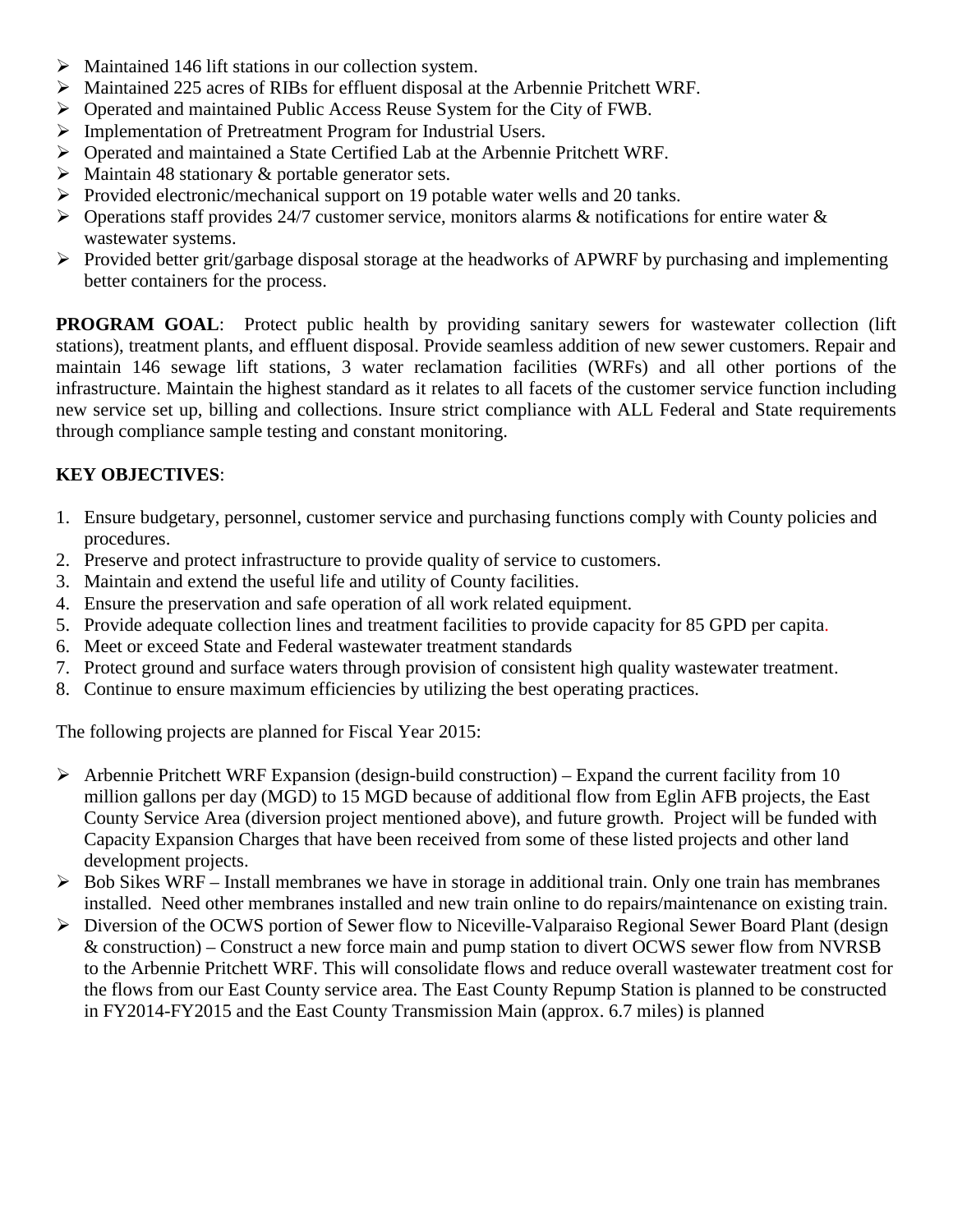|                   | <b>Performance Measures</b>                         | <b>Actual</b><br><b>FY12/13</b> | <b>Estimated</b><br><b>FY13/14</b> | <b>Adopted</b><br><b>FY14/15</b> |
|-------------------|-----------------------------------------------------|---------------------------------|------------------------------------|----------------------------------|
| Inqui             | Total Wastewater treated (millions of gallons)      | 2,550.66                        | 2,575                              | 2,730                            |
|                   | Total number of trouble call outs                   | 1,109                           | 961                                | 1,000                            |
|                   | Dry Tons of Sludge Hauled                           | 1,365                           | >1,365                             | > 1,400                          |
| putput            | Total number of pumps pulled                        | 67                              | 60                                 | 60                               |
|                   | Total number of wastewater operators (3 plants)     | 12                              | 12                                 | 12                               |
| <b>Efficiency</b> | Cost per gallon of wastewater treated               | 0.0063                          | 0.0063                             | 0.0060                           |
|                   |                                                     |                                 |                                    |                                  |
|                   | Total square miles of service area                  | 27.1                            | 27.1                               | 27.1                             |
| Effectiveness     | Total Public Access reuse water (millions of gals.) | 108.2                           | >120                               | >120                             |
|                   | Total Number of Loads Sand/Grit to Landfill.        | 16                              | 28                                 | 30                               |
|                   | Interdepartmental project support (Airport, Road)   | 8                               | 7                                  | > 5                              |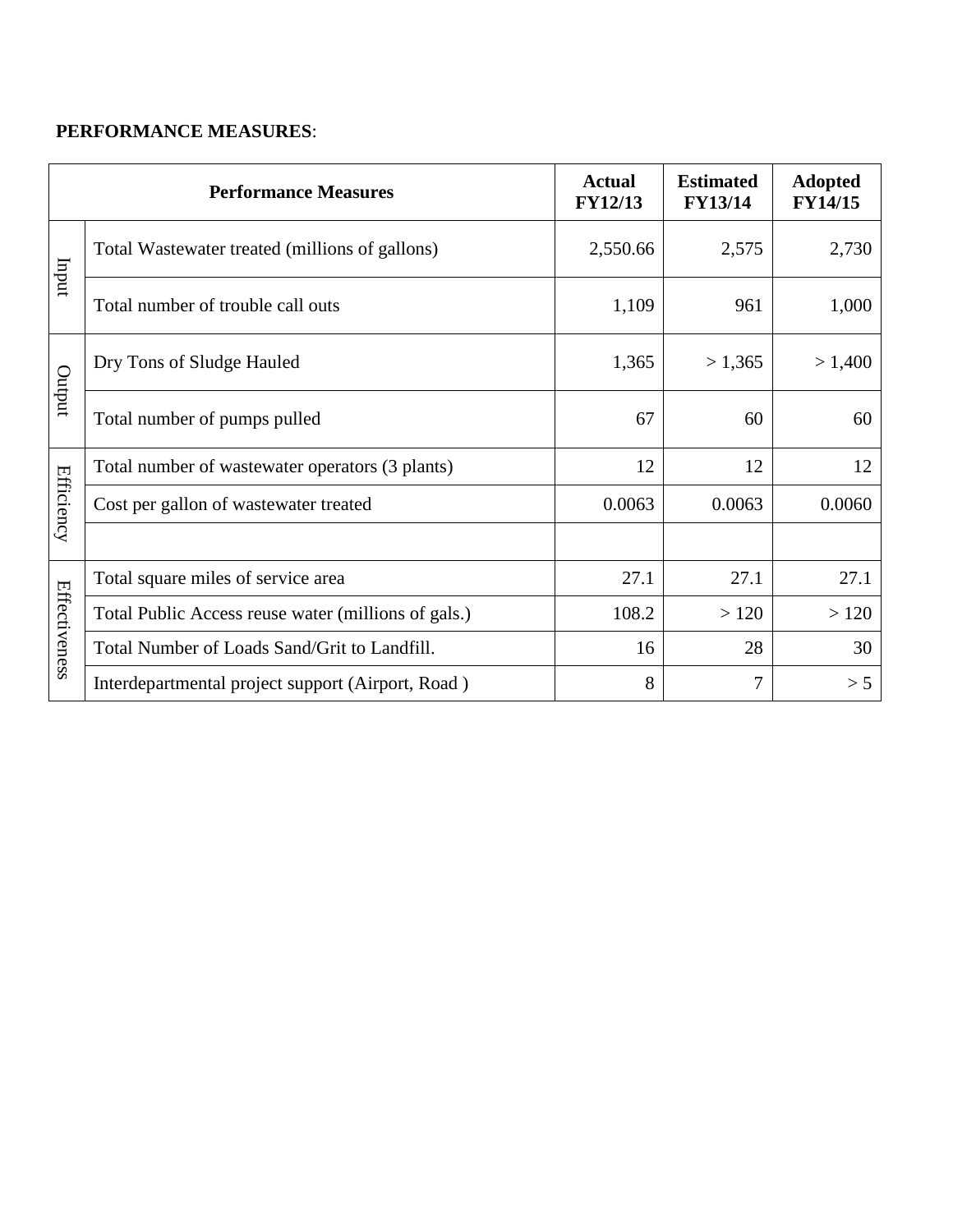# **SERVICE AREA:** PHYSICAL ENVIRONMENT

# **DEPARTMENT/PROGRAM:** WATER & SEWER ENTERPRISE FUND/ENGINEERING

**PROGRAM DESCRIPTION:** To provide service to the department and public in the area of engineering services for design, inspection, development review and acceptance, and to offer assistance to the public and staff relating to information regarding the operation of Okaloosa County Water & Sewer.

**REVENUE:** The Water & Sewer enterprise fund receives all revenue through monthly customer billings, capacity expansion charges and related ancillary charges for use of both the Water and Sewer systems within the Okaloosa County service area. The funds customer base is currently in excess of 36,000 water service and 33,000 sewer service connections both residential and commercial.

# **EXPENDITURES**:

|                           |                                 | <b>Expenditures</b>             | <b>Budget</b>              |                                   |  |
|---------------------------|---------------------------------|---------------------------------|----------------------------|-----------------------------------|--|
| Category                  | <b>FY12</b><br><b>Actual</b> \$ | <b>FY13</b><br><b>Actual</b> \$ | <b>FY14</b><br>Original \$ | <b>FY15</b><br><b>Approved</b> \$ |  |
| <b>Personal Services</b>  | 529,240                         | 377,179                         | 482,627                    | 484,477                           |  |
| <b>Operating Expenses</b> | 1,448,414                       | 795,030                         | 654,447                    | 644,631                           |  |
| Capital Outlay            | 285,695                         | 311,297                         | 770,657                    | 1,265,463                         |  |
| Debt Service              | 345,501                         | 260,321                         | 545,309                    | 554,802                           |  |
| Other                     | $\theta$                        | 99,998                          | 1,138,829                  | 1,113,344                         |  |
| Total                     | 2,608,850                       | 1,843,825                       | 3,591,869                  | 4,062,717                         |  |

# **HISTORICAL STAFFING SUMMARY**:

| Category  | <b>FY12</b> | <b>FY13</b> | <b>FY14</b> | <b>FY15</b> |
|-----------|-------------|-------------|-------------|-------------|
| Full-time |             |             |             |             |
| Part-Time |             |             |             |             |
| Relief    |             |             | U           |             |
| Total     |             |             |             |             |

# **MAJOR ACCOMPLISHMENTS LAST YEAR**:

Provided engineering, surveying, permitting, inspection, and project management services for the following:

 $\triangleright$  Future Water Supply (planning) – continue with Implementation Plan to ensure the sustainability of a safe, reliable, and adequate water supply in the future, with efforts focused along the Shoal River for an offline reservoir. Partnered with the U.S. Army Corps of Engineers on a hydraulic and water quality model that is underway. Obtained additional grant funding for land acquisition.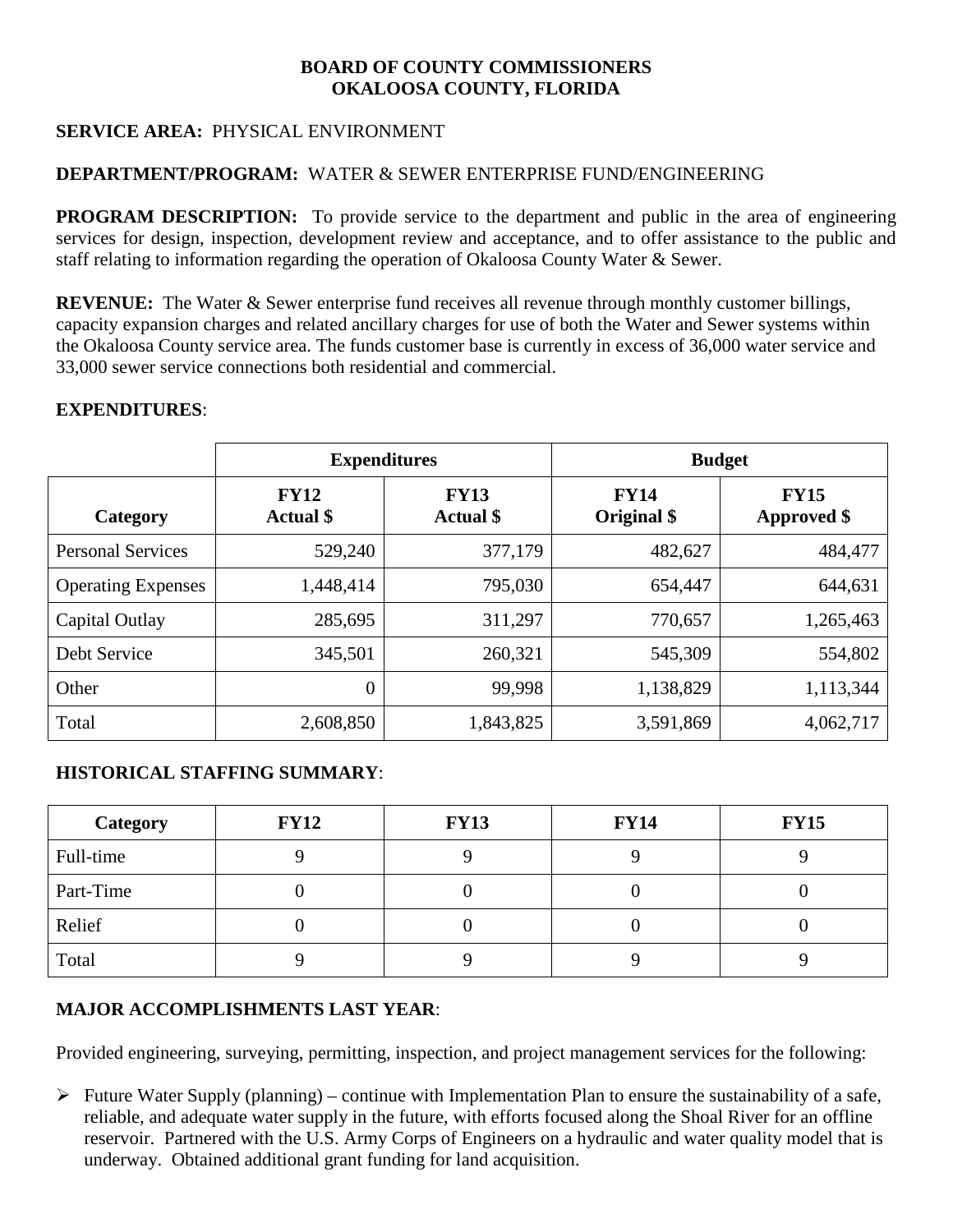- $\triangleright$  Newcastle Area Water System Improvements (design) provide new, larger water mains to the area and fire hydrants to provide increased fire protection and ensure the reliability of the system. This project is partially funded by a Florida Department of Economic Opportunity Community Development Block Grant.
- Camp Rudder Force Main & Lift Station (design) provide sewer service to Camp Rudder via 1 master lift station and approximately 8.6 miles of piping. This project will divert all wastewater flows from Camp Rudder to the Arbennie Pritchett WRF.
- $\triangleright$  Poquito Bayou Water Main & Force Main Bores (design) replace the aging, deteriorated mains under Poquito Bayou with new directional bores.
- Diversion of the OCWS portion of Sewer flow to Niceville-Valparaiso Regional Sewer Board Plant (design) – Construct a new force main and pump station to divert OCWS sewer flow from NVRSB to the Arbennie Pritchett WRF. This will consolidate flows and reduce overall wastewater treatment cost for the flows from our East County Service Area (Bluewater Bay area). Project will also eliminate Rocky Bayou Lift Station, Post Office Lift Station, and miles of 14" aging, sewer force main.
- $\triangleright$  Eglin Main Force Mains & Lift Stations (design & construction) provide sewer service to Eglin Main Base via 2 lift stations "inside the fence" and approximately 7 miles of piping. This project will divert all wastewater flows from Eglin proper to the Arbennie Pritchett WRF. Design is complete, and construction is over half-way complete.
- $\triangleright$  Ft. Walton Beach 36" Force Main (construction) joint project with the City of Ft. Walton Beach to install a 36" ductile iron force main on Roberts Blvd. the Ft. Walton Beach Golf Course, and Denton Blvd. to replace 3 critical, aging force mains feeding the Arbennie Pritchett Water Reclamation Facility (WRF).
- $\triangleright$  Del Cerro II Well (construction) install new potable water well in the Mid-County area to increase potable water supply and reliability of the system. Project is not yet completed and online, but well underway.
- Garniers Area Sanitary Sewer Rehab (construction) installed cured-in-place liners on vitrified clay sewer mains and brick manholes to reduce the inflow and infiltration, which is currently inundating the wastewater collection system.
- $\triangleright$  Subsurface utility engineering (AKA mapping) was completed in the Mid-County Service Area (unincorporated Crestview) and East County Service Area.

**PROGRAM GOAL:** When land development projects are submitted, complete the review and issue comments within 15 business days. Begin new construction inspections within 48 hours of notification. With regards to underground utility mapping and as-built drawings, complete the gravity sewer. Continue to support OCWS projects in the Capital Improvement Plan by surveying, designing, permitting, and inspections as needed. Ensure accurate as-built construction plans are recorded for each completed project.

# **KEY OBJECTIVES**:

The primary mission of OCWS Engineering is to design, review, permit, and inspect new construction, either for land development projects or OCWS construction projects for the water and sewer system that benefit our customers. OCWS Engineering also provides surveying and project management services for OCWS in-house construction projects. The primary deliverables of OCWS Engineering are approved construction plans and asbuilt construction plans. The following are key objectives:

- 1. To assure all development serviced by the system meets accepted standard specifications.
- 2. Provide engineering support to assure that the system meets its operation and maintenance standards.
- 3. Advise the director and senior managers regarding engineering and design services.
- 4. To increase the search for relationships that will result in the consolidation of potable water supply as well as wastewater treatment and disposal services.

The following projects are planned for Fiscal Year 2015:

 $\triangleright$  Future Water Supply (planning) – continue with Implementation Plan to ensure the sustainability of a safe, reliable, and adequate water supply in the future, with efforts focused along the Shoal River for an offline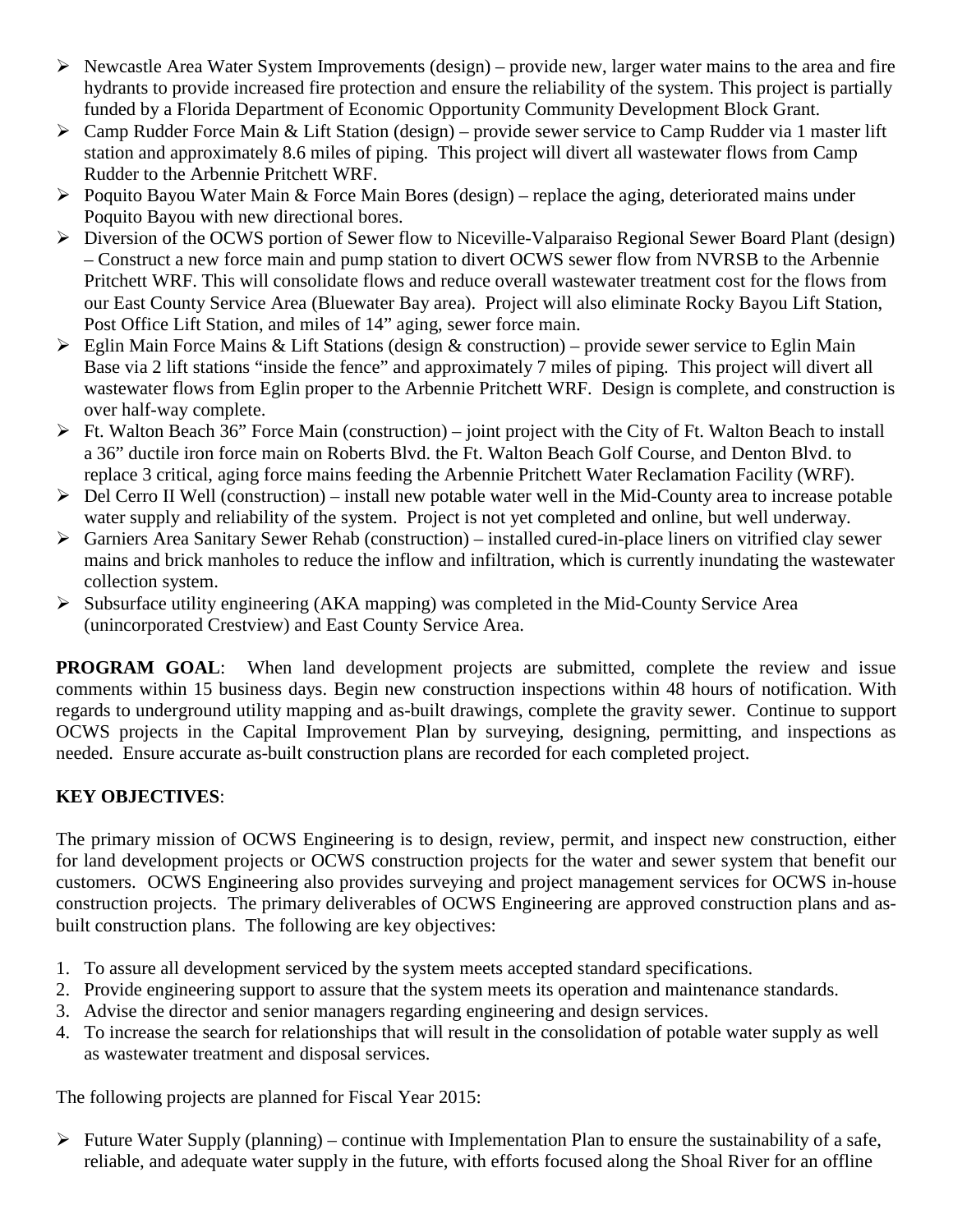reservoir. Seeking to purchase land for the future reservoir, future water treatment plant, watershed protection, and military buffering.

- $\triangleright$  Bob Sikes Elevated Water Tank (design) a second elevated water tank near the Bob Sikes Industrial Park would provide for increased storage, reliability, and redundancy for the potable water and fire suppression systems. This project is partially funded by a Northwest Florida Water Management District grant.
- $\triangleright$  Marlowe Area Water System Improvements (design) provide new, larger water mains to the area and fire hydrants to provide increased fire protection and ensure the reliability of the system.
- $\triangleright$  Brooks Bridge Water Main Repair or Replacement (design & construction) install a second water supply line to Okaloosa Island (or repair the broken bore, if at all possible), which would then serve as the primary water source to Okaloosa Island (and main on bridge would serve as backup).
- Diversion of the OCWS portion of Sewer flow to Niceville-Valparaiso Regional Sewer Board Plant (design & construction) – Construct a new force main and pump station to divert OCWS sewer flow from NVRSB to the Arbennie Pritchett WRF. This will consolidate flows and reduce overall wastewater treatment cost for the flows from our East County service area. The East County Repump Station is planned to be constructed in FY2014-FY2015 and the East County Transmission Main (approx. 6.7 miles) is planned to be constructed in FY2016. Project will also eliminate Rocky Bayou Lift Station, Post Office Lift Station, and miles of 14" aging, sewer force main.
- $\triangleright$  Arbennie Pritchett WRF Expansion (design-build construction) Expand the current facility from 10 million gallons per day (MGD) to 15 MGD because of additional flow from Eglin AFB projects, the East County Service Area (diversion project mentioned above), and future growth. Project will be funded with Capacity Expansion Charges that have been received from some of these listed projects and other land development projects.
- $\triangleright$  Newcastle Area Water System Improvements (construction) provide new, larger water mains to the area and fire hydrants to provide increased fire protection and ensure the reliability of the system. This project is partially funded by a Florida Department of Economic Opportunity Community Development Block Grant.
- $\triangleright$  Camp Rudder Force Main & Lift Station (construction) provide sewer service to Camp Rudder via 1 master lift station and approximately 8.6 miles of piping. This project will divert all wastewater flows from Camp Rudder to the Arbennie Pritchett WRF.
- Meigs-Seminole Lift Station (construction) replace the aging and undersized Meigs-Seminole Lift Station, which pumps all the wastewater from Bluewater Bay to the Niceville-Valparaiso Regional Sewer Plant.
- $\triangleright$  Poquito Bayou Water Main & Force Main Bores (construction) replace the aging, deteriorated mains under Poquito Bayou with new directional bores.
- Garniers Area Sanitary Sewer Rehab (construction) installed cured-in-place liners on vitrified clay sewer mains and brick manholes to reduce the inflow and infiltration, which is currently inundating the wastewater collection system.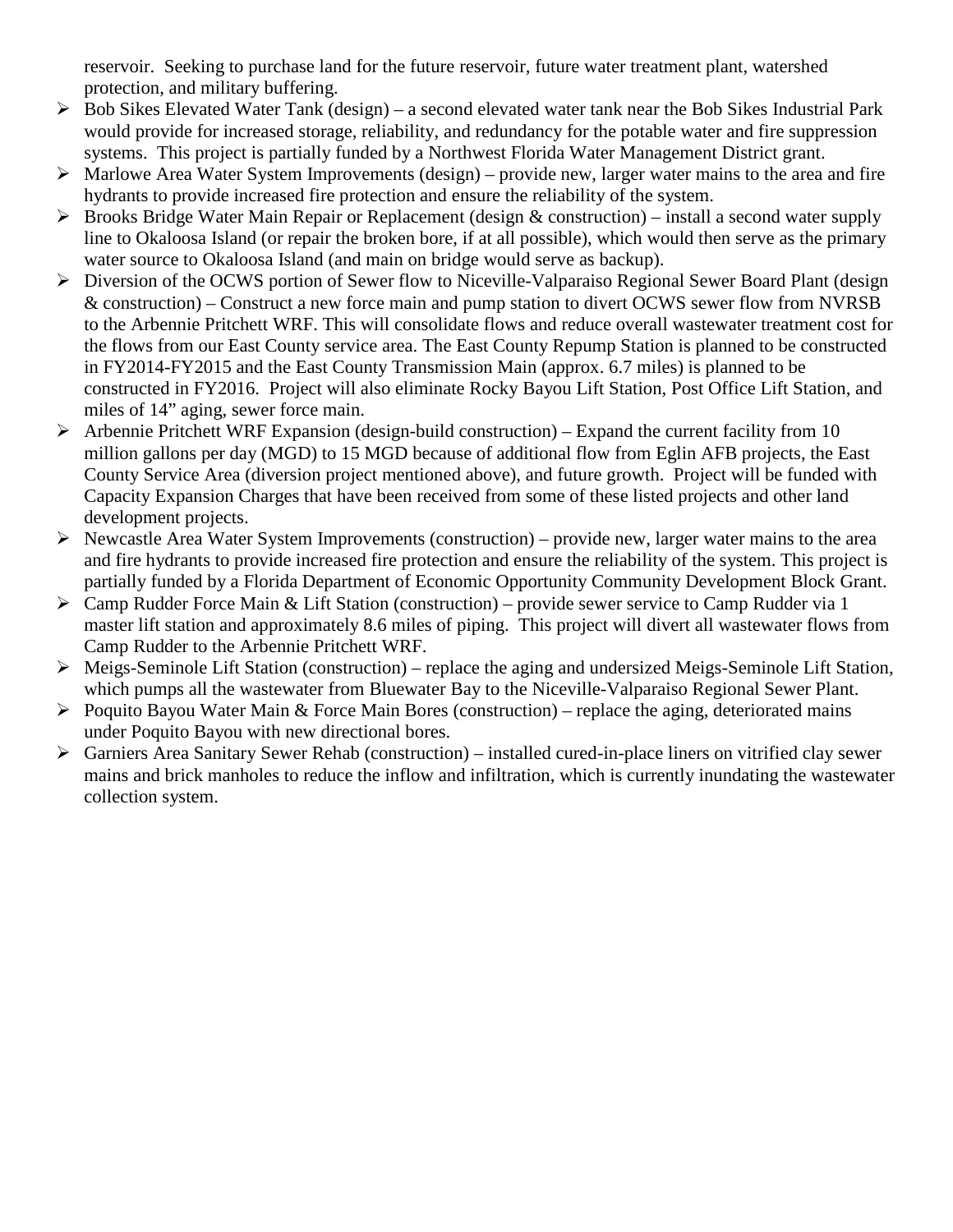|       | <b>Performance Measures</b>                    | <b>Actual</b><br><b>FY12/13</b> | <b>Estimated</b><br><b>FY13/14</b> | <b>Adopted</b><br><b>FY14/15</b> |
|-------|------------------------------------------------|---------------------------------|------------------------------------|----------------------------------|
|       | Land development projects submitted for review | 23                              | 24                                 | 25                               |
| mdur  | Land development constr. projects commenced    | 20                              | 22                                 | 24                               |
|       | Number of new sewer taps                       | 64                              | 70                                 | 80                               |
|       | Number of new water taps                       | 84                              | 100                                | 110                              |
|       | Dollar value - new sewer taps                  | \$456,307                       | \$459,000                          | \$500,236                        |
| puput | Dollar value - new water taps                  | \$165,990                       | \$320,400                          | \$352,423                        |
|       | State Permits obtained for in house projects   | 12                              | 13                                 |                                  |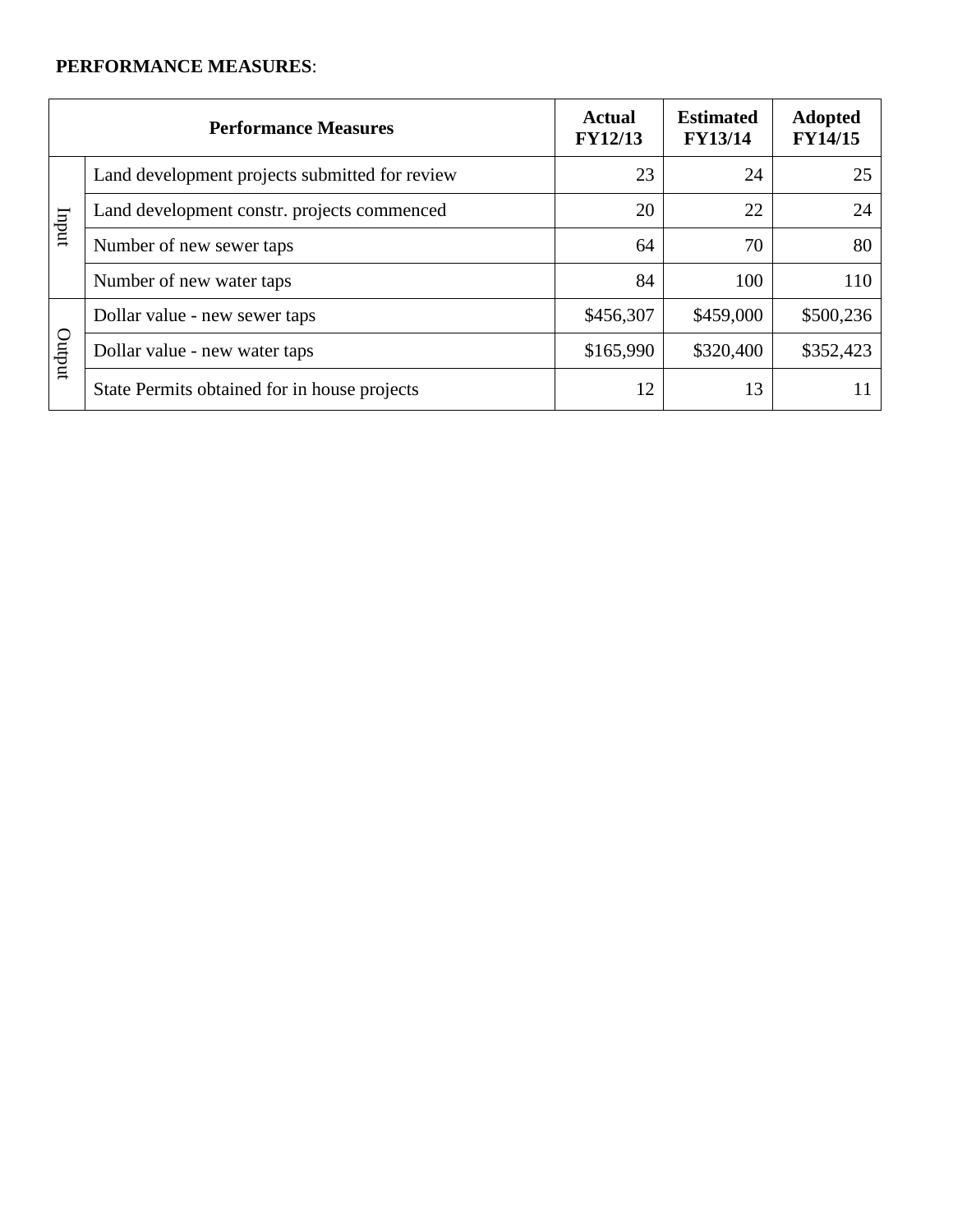# **SERVICE AREA:** PHYSICAL ENVIRONMENT

## **DEPARTMENT/PROGRAM:** WATER & SEWER ENTERPRISE FUND/UTILITIES OPERATIONS

**PROGRAM DESCRIPTION:** This program is responsible for providing support services to the OCWS inhouse construction team and the buildings and facilities within the fund. This includes carpentry, masonry, painting, maintenance, janitorial services and landscaping.

**REVENUE:** The Water & Sewer enterprise fund receives all revenue through monthly customer billings, capacity expansion charges and related ancillary charges for use of both the Water and Sewer systems within the Okaloosa County service area. The funds customer base is currently in excess of 36,000 water service and 33,000 sewer service connections both residential and commercial.

#### **EXPENDITURES**:

|                           |                                 | <b>Expenditures</b>             | <b>Budget</b>              |                                   |  |
|---------------------------|---------------------------------|---------------------------------|----------------------------|-----------------------------------|--|
| Category                  | <b>FY12</b><br><b>Actual</b> \$ | <b>FY13</b><br><b>Actual</b> \$ | <b>FY14</b><br>Original \$ | <b>FY15</b><br><b>Approved</b> \$ |  |
| <b>Personal Services</b>  | 240,564                         | 282,884                         | 361,970                    | 363,358                           |  |
| <b>Operating Expenses</b> | 658,370                         | 596,272                         | 490,835                    | 483,473                           |  |
| Capital Outlay            | 129,861                         | 233,473                         | 577,994                    | 949,098                           |  |
| Debt Service              | 157,047                         | 195,241                         | 408,982                    | 416,102                           |  |
| Other                     | $\boldsymbol{0}$                | 74,998                          | 854,123                    | 835,008                           |  |
| Total                     | 1,185,842                       | 1,382,868                       | 2,693,904                  | 3,047,039                         |  |

| Category  | <b>FY12</b> | <b>FY13</b> | <b>FY14</b> | <b>FY15</b> |
|-----------|-------------|-------------|-------------|-------------|
| Full-time |             |             | υ           |             |
| Part-Time |             |             |             |             |
| Relief    |             |             |             |             |
| Total     |             |             | O           |             |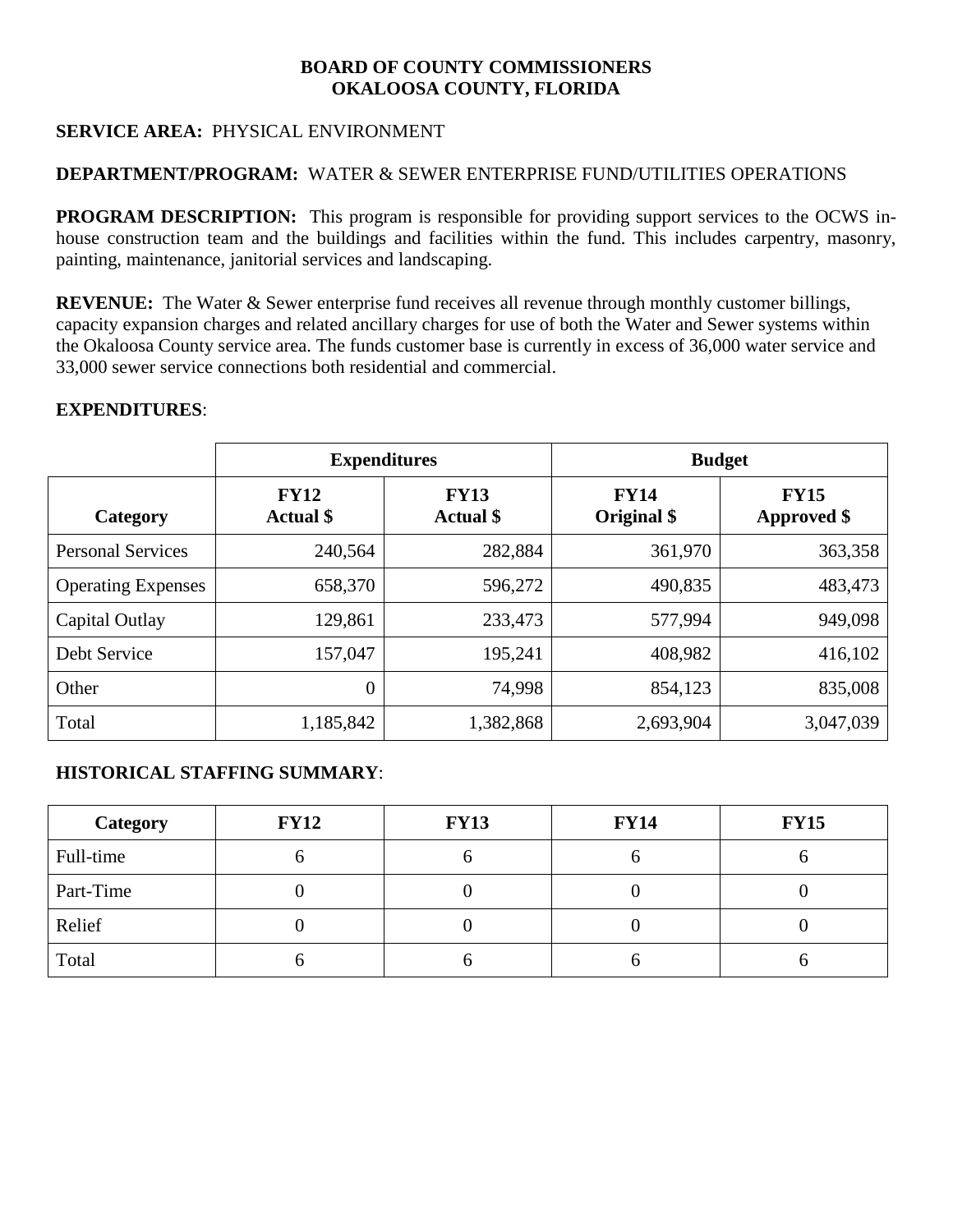- $\triangleright$  Constructed pole barn for logistics.
- S Constructed pole barn for generator maintenance.
- $\triangleright$  Remodeled Oddfellow unit for SCADA offices.
- $\triangleright$  Installed metal roof on two Oddfellow units.
- $\triangleright$  Remodeling of Oddfellow rental units.
- ▶ Redecked sewer containment system on Okaloosa Island.
- $\triangleright$  Assisted with all major water & sewer projects, in particular, Emerald Breeze and Eglin Main lift stations.

**PROGRAM GOAL:** To provide timely and efficient operational support to the water and sewer enterprise fund. To maintain clean and safe facilities for both staff and the public. Repair and care for the infrastructure of water & sewer buildings, facilities and grounds.

# **KEY OBJECTIVES**:

- 1. Ensure budgetary, personnel, customer service and purchasing functions comply with County policies and procedures.
- 2. Preserve and protect infrastructure to provide quality of service to customers.
- 3. Maintain and extend the useful life and utility of County facilities.
- 4. Ensure the preservation and safe operation of all work related equipment.

|                                 | <b>Performance Measures</b>                     |     | <b>Estimated</b><br><b>FY13/14</b> | <b>Adopted</b><br><b>FY14/15</b> |
|---------------------------------|-------------------------------------------------|-----|------------------------------------|----------------------------------|
|                                 | Number of work orders responded to (facilities) | 151 | 121                                | 130                              |
| $\frac{1}{2}$ and $\frac{1}{2}$ | Number of work orders responded to (constr.)    | 39  |                                    |                                  |
|                                 | Number of work orders responded to (repair)     | 42  |                                    |                                  |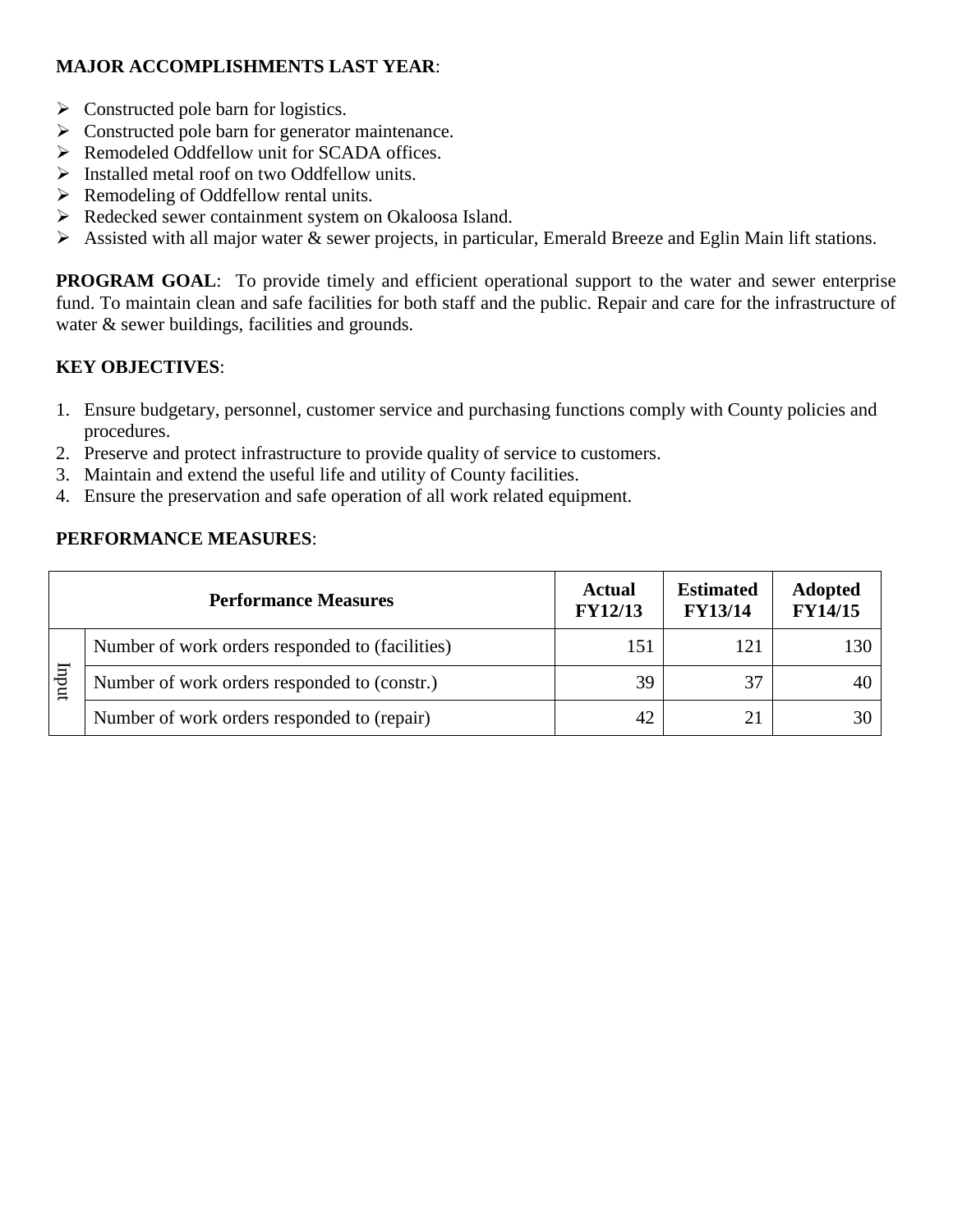## **SERVICE AREA:** PHYSICAL ENVIRONMENT

#### **DEPARTMENT/PROGRAM:** WATER & SEWER ENTERPRISE FUND/WATER & SEWER **CONSTRUCTION**

**PROGRAM DESCRIPTION:** This program is responsible for the installation of new water and sewer infrastructure and replacing ageing infrastructure. It routinely installs new water mains, sewer mains, and lift stations to upgrade or extend service. Has the capability to perform other construction activities as required.

**REVENUE:** The Water & Sewer enterprise fund receives all revenue through monthly customer billings, capacity expansion charges and related ancillary charges for use of both the Water and Sewer systems within the Okaloosa County service area. The funds customer base is currently in excess of 36,000 water service and 34,000 sewer service connections both residential and commercial.

#### **EXPENDITURES**:

|                           |                                 | <b>Expenditures</b>             | <b>Budget</b>              |                                   |  |
|---------------------------|---------------------------------|---------------------------------|----------------------------|-----------------------------------|--|
| Category                  | <b>FY12</b><br><b>Actual</b> \$ | <b>FY13</b><br><b>Actual</b> \$ | <b>FY14</b><br>Original \$ | <b>FY15</b><br><b>Approved</b> \$ |  |
| <b>Personal Services</b>  | 529,240                         | 471,474                         | 603,284                    | 605,596                           |  |
| <b>Operating Expenses</b> | 1,448,414                       | 993,787                         | 818.058                    | 805,789                           |  |
| Capital Outlay            | 285,695                         | 389,122                         | 963,322                    | 1,581,829                         |  |
| Debt Service              | 345,501                         | 325,402                         | 681,636                    | 693,502                           |  |
| Other                     | $\theta$                        | 124,996                         | 1,423,537                  | 1,391,681                         |  |
| Total                     | 2,608,850                       | 2,304,781                       | 4,489,722                  | 5,078,397                         |  |

| Category  | <b>FY12</b> | <b>FY13</b> | <b>FY14</b> | <b>FY15</b> |
|-----------|-------------|-------------|-------------|-------------|
| Full-time |             |             |             |             |
| Part-Time |             |             |             |             |
| Relief    |             |             | U           |             |
| Total     |             |             |             |             |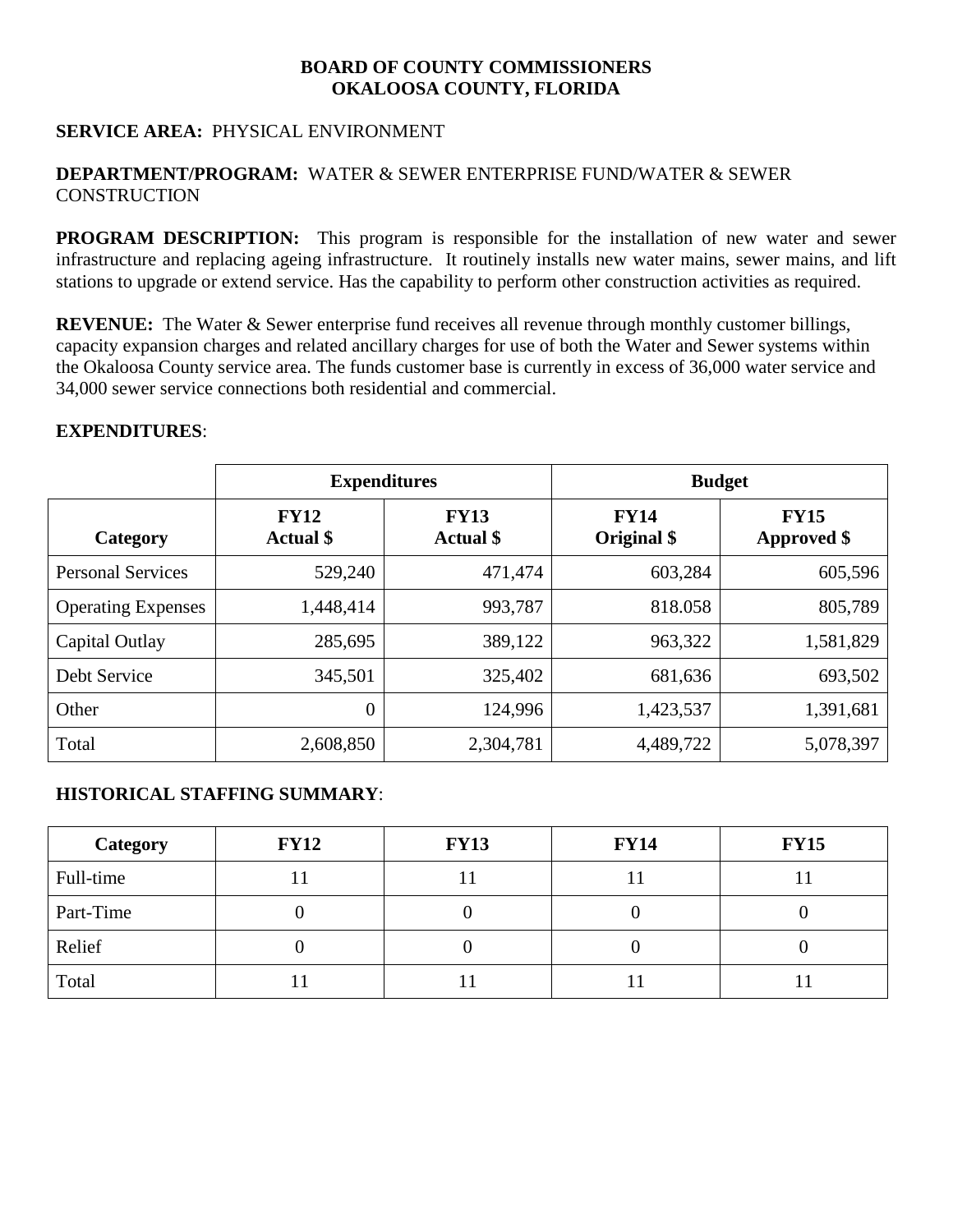- $\triangleright$  Newcastle Area Water System Improvements (design) provide new, larger water mains to the area and fire hydrants to provide increased fire protection and ensure the reliability of the system. This project is partially funded by a Florida Department of Economic Opportunity Community Development Block Grant.
- Camp Rudder Force Main & Lift Station (design) provide sewer service to Camp Rudder via 1 master lift station and approximately 8.6 miles of piping. This project will divert all wastewater flows from Camp Rudder to the Arbennie Pritchett WRF.
- Poquito Bayou Water Main & Force Main Bores (design) replace the aging, deteriorated mains under Poquito Bayou with new directional bores.
- Diversion of the OCWS portion of Sewer flow to Niceville-Valparaiso Regional Sewer Board Plant (design) – Construct a new force main and pump station to divert OCWS sewer flow from NVRSB to the Arbennie Pritchett WRF. This will consolidate flows and reduce overall wastewater treatment cost for the flows from our East County Service Area (Bluewater Bay area). Project will also eliminate Rocky Bayou Lift Station, Post Office Lift Station, and miles of 14" aging, sewer force main.
- $\triangleright$  Eglin Main Force Mains & Lift Stations (design & construction) provide sewer service to Eglin Main Base via 2 lift stations "inside the fence" and approximately 7 miles of piping. This project will divert all wastewater flows from Eglin proper to the Arbennie Pritchett WRF. Design is complete, and construction is over half-way complete.
- $\triangleright$  Ft. Walton Beach 36" Force Main (construction) joint project with the City of Ft. Walton Beach to install a 36" ductile iron force main on Roberts Blvd. the Ft. Walton Beach Golf Course, and Denton Blvd. to replace 3 critical, aging force mains feeding the Arbennie Pritchett Water Reclamation Facility (WRF).
- Emerald Breeze Lift Station and Collection System (design & construction) joint project with Developer and Eglin to provide sewer infrastructure to the new Holiday Inn at Emerald Breeze and to divert existing sewer flow into the new system for increased expansion capacity for the Island.
- $\triangleright$  Highway 98 Flyover relocation (construction) FDOT fast tracked the design and construction of the Highway 98 Flyover project at Hurlburt Field. As a result, 1,300 feet of our existing16 inch water main was relocated in a short amount of time to accommodate the project and FDOT's schedule.
- $\triangleright$  Various fiber conduit installations.

**PROGRAM GOAL:** To execute all construction activities in a professional and economical fashion while maintaining the highest level of quality in all work performed. Consider the effect of all projects on the environment and proceed accordingly. Strive to do each project on time every time.

# **KEY OBJECTIVES**:

- 1. Ensure budgetary, personnel, customer service and purchasing functions comply with County policies and procedures.
- 2. Install new infrastructure to provide quality of service to customers.
- 3. Maintain and extend the useful life and utility of County facilities.
- 4. Ensure the preservation and safe operation of all work related equipment.
- 5. Maximize the use of department capital funding by completing construction projects with in-house capabilities.
- 6. Tie new construction into the system in a timely fashion.
- 7. To increase the utilization of "in house" resources for maximum cost savings, flexibility and timely completion of internal projects as well as to attract new clients to our customer base.

The following projects are planned for Fiscal Year 2015:

 $\triangleright$  Bob Sikes Elevated Water Tank New Mains (design) – a second elevated water tank near the Bob Sikes Industrial Park would provide for increased storage, reliability, and redundancy for the potable water and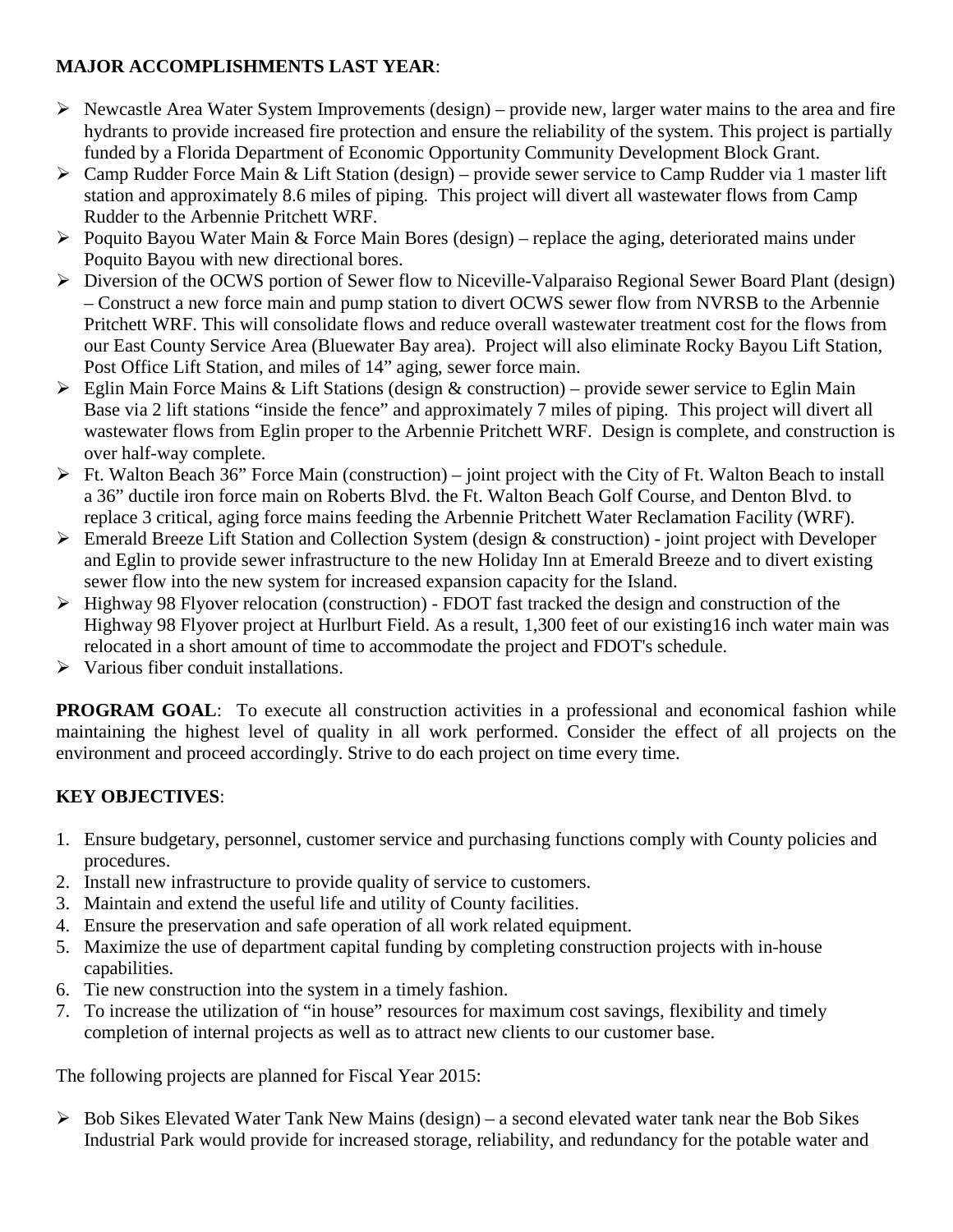fire suppression systems. This project is partially funded by a Northwest Florida Water Management District grant.

- $\triangleright$  Marlowe Area Water System Improvements (design) provide new, larger water mains to the area and fire hydrants to provide increased fire protection and ensure the reliability of the system.
- $\triangleright$  Brooks Bridge Water Main Repair or Replacement (design & construction) install a second water supply line to Okaloosa Island (or repair the broken bore, if at all possible), which would then serve as the primary water source to Okaloosa Island (and main on bridge would serve as backup).
- Diversion of the OCWS portion of Sewer flow to Niceville-Valparaiso Regional Sewer Board Plant (design & construction) – Construct a new force main and pump station to divert OCWS sewer flow from NVRSB to the Arbennie Pritchett WRF. This will consolidate flows and reduce overall wastewater treatment cost for the flows from our East County service area. The East County Repump Station is planned to be constructed in FY2014-FY2015 and the East County Transmission Main (approx. 6.7 miles) is planned to be constructed in FY2016. Project will also eliminate Rocky Bayou Lift Station, Post Office Lift Station, and miles of 14" aging, sewer force main.
- $\triangleright$  Newcastle Area Water System Improvements (construction) provide new, larger water mains to the area and fire hydrants to provide increased fire protection and ensure the reliability of the system. This project is partially funded by a Florida Department of Economic Opportunity Community Development Block Grant.
- $\triangleright$  Camp Rudder Force Main & Lift Station (construction) provide sewer service to Camp Rudder via 1 master lift station and approximately 8.6 miles of piping. This project will divert all wastewater flows from Camp Rudder to the Arbennie Pritchett WRF.
- Meigs-Seminole Lift Station (construction) replace the aging and undersized Meigs-Seminole Lift Station, which pumps all the wastewater from Bluewater Bay to the Niceville-Valparaiso Regional Sewer Plant.
- $\triangleright$  Poquito Bayou Water Main & Force Main Bores (construction) replace the aging, deteriorated mains under Poquito Bayou with new directional bores.

|        | <b>Performance Measures</b>                               | <b>Actual</b><br><b>FY12/13</b> | <b>Estimated</b><br><b>FY13/14</b> | <b>Adopted</b><br><b>FY14/15</b> |
|--------|-----------------------------------------------------------|---------------------------------|------------------------------------|----------------------------------|
|        | Footages/Miles of new mains and infrastructure            | 40,000/7.6                      | 55,000/10.4                        | 62,000/11.7                      |
| Inqui  | Construction projects started / completed ( $@$ year end) | 6/5                             | 5/7                                | 6/5                              |
|        | Number of new sewer taps                                  | 64                              | 70                                 | 80                               |
|        | Number of new water taps                                  | 84                              | 100                                | 110                              |
|        | Dollar value - new sewer taps                             | \$456,307                       | \$459,000                          | \$500,236                        |
| putput | Dollar value - new water taps                             | \$165,990                       | \$320,400                          | \$352,423                        |
|        |                                                           |                                 |                                    |                                  |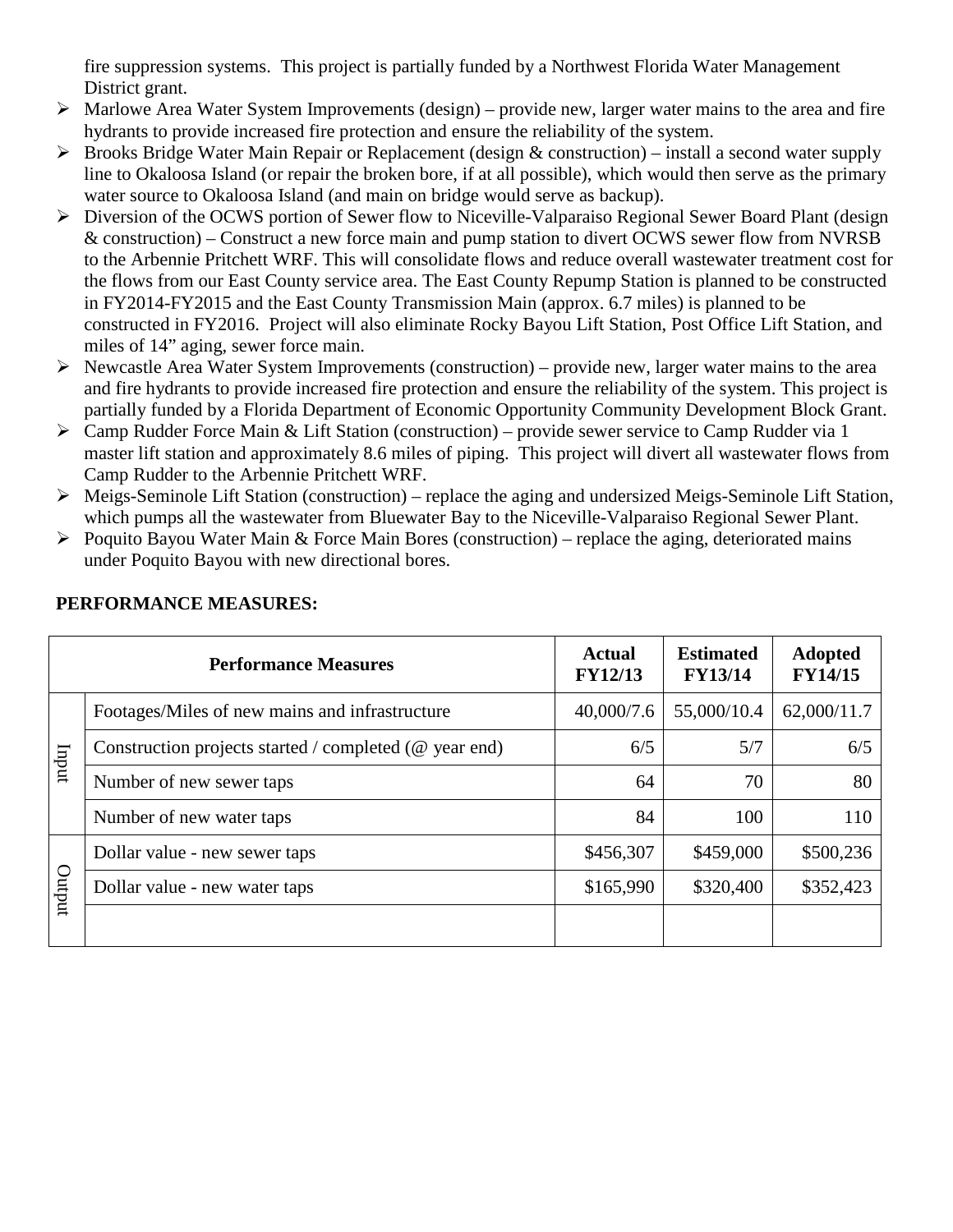# **SERVICE AREA:** PHYSICAL ENVIRONMENT

#### **DEPARTMENT/PROGRAM:** WATER & SEWER ENTERPRISE FUND/MAINTENANCE

**PROGRAM DESCRIPTION:** This program is responsible for the repair and maintenance of 726.0 miles of water distribution mains, 52.57 miles of service lines 561 miles of sewer mains, 93.24miles of sewer service lines,5,546 fire hydrants, and 7,467 manholes. It is a multi-discipline approach involving specialized crews.

**REVENUE:** The Water & Sewer enterprise fund receives all revenue through monthly customer billings, capacity expansion charges and related ancillary charges for use of both the Water and Sewer systems within the Okaloosa County service area. The funds customer base is currently in excess of 36,000 water service and 34,000 sewer service connections both residential and commercial.

#### **EXPENDITURES**:

|                           | <b>Expenditures</b>             |                                 | <b>Budget</b>              |                                   |  |
|---------------------------|---------------------------------|---------------------------------|----------------------------|-----------------------------------|--|
| Category                  | <b>FY12</b><br><b>Actual</b> \$ | <b>FY13</b><br><b>Actual</b> \$ | <b>FY14</b><br>Original \$ | <b>FY15</b><br><b>Approved</b> \$ |  |
| <b>Personal Services</b>  | 817,917                         | 801,507                         | 1,025,583                  | 1,029,514                         |  |
| <b>Operating Expenses</b> | 2,238,458                       | 1,689,439                       | 1,390,700                  | 1,369,842                         |  |
| Capital Outlay            | 441,528                         | 661,507                         | 1,637,647                  | 2,689,108                         |  |
| Debt Service              | 533,956                         | 553,183                         | 1,158,781                  | 1,178,953                         |  |
| Other                     | $\overline{0}$                  | 212,493                         | 2,420,011                  | 2,365,855                         |  |
| Total                     | 4,031,859                       | 3,918,129                       | 7,632,722                  | 8,633,272                         |  |

| Category  | <b>FY12</b> | <b>FY13</b> | <b>FY14</b> | <b>FY15</b> |
|-----------|-------------|-------------|-------------|-------------|
| Full-time | 17          | 17          | 17          | 18          |
| Part-Time |             |             |             |             |
| Relief    |             |             | U           |             |
| Total     | . 7         |             |             | 18          |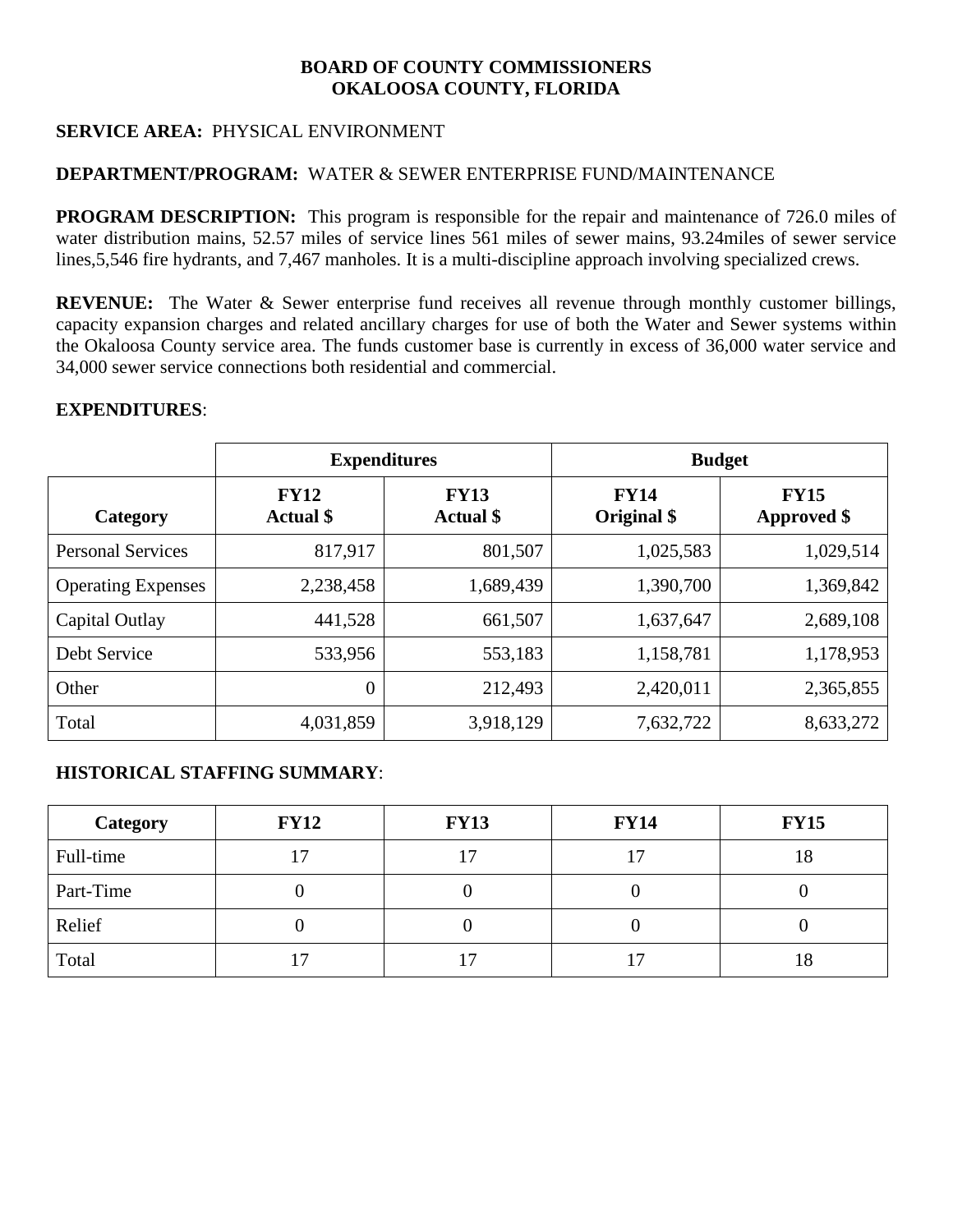- $\triangleright$  Newcastle Area Water System Improvements (design) provide new, larger water mains to the area and fire hydrants to provide increased fire protection and ensure the reliability of the system. This project is partially funded by a Florida Department of Economic Opportunity Community Development Block Grant.
- $\triangleright$  Poquito Bayou Water Main & Force Main Bores (design) replace the aging, deteriorated mains under Poquito Bayou with new directional bores.
- $\triangleright$  Eglin Main Force Mains & Lift Stations (design & construction) provide sewer service to Eglin Main Base via 2 lift stations "inside the fence" and approximately 7 miles of piping. This project will divert all wastewater flows from Eglin proper to the Arbennie Pritchett WRF. Design is complete, and construction is over half-way complete.
- Diversion of the OCWS portion of Sewer flow to Niceville-Valparaiso Regional Sewer Board Plant (design) – Construct a new force main and pump station to divert OCWS sewer flow from NVRSB to the Arbennie Pritchett WRF. This will consolidate flows and reduce overall wastewater treatment cost for the flows from our East County Service Area (Bluewater Bay area). Project will also eliminate Rocky Bayou Lift Station, Post Office Lift Station, and miles of 14" aging, sewer force main.
- $\triangleright$  Ft. Walton Beach 36" Force Main (construction) joint project with the City of Ft. Walton Beach to install a 36" ductile iron force main on Roberts Blvd. the Ft. Walton Beach Golf Course, and Denton Blvd. to replace 3 critical, aging force mains feeding the Arbennie Pritchett Water Reclamation Facility (WRF).
- $\triangleright$  Emerald Breeze Lift Station and Collection System (design & construction) joint project with Developer and Eglin to provide sewer infrastructure to the new Holiday Inn at Emerald Breeze and to divert existing sewer flow into the new system for increased expansion capacity for the Island.
- $\triangleright$  Highway 98 Flyover relocation (construction) FDOT fast tracked the design and construction of the Highway 98 Flyover project at Hurlburt Field. As a result, 1,300 feet of our existing16 inch water main was relocated in a short amount of time to accommodate the project and FDOT's schedule.
- $\triangleright$  Repaired 819 water line breaks, an average of 2.24 leaks a day.
- $\triangleright$  Repaired 565 sewer line breaks, an average of 1.54 breaks a day.
- $\triangleright$  Performed 84 water taps.
- $\triangleright$  Performed 64 sewer taps.
- Exercised 1,778 water main valves.
- Exchanged 1,580  $\frac{3}{4}$ " water meters.
- $\triangleright$  Repaired 60 manholes.
- Responded to 594 after-hours calls, an average of 11.42 calls a week (does not include turn-ons or turnoffs).
- Repaired 16'' water main on Brooks Bridge after it had been damaged by a barge.
- $\triangleright$  Increased the total of mainline sewer cleaning by 39,569 ft.
- S Completed 3,303 work orders (excludes work orders for large projects or water and sewer taps).

**PROGRAM GOAL**: To be on call and ready to perform any repair to any facet of the Okaloosa County Water & Sewer Systems' service area at any time 24/7/365. To handle all projects undertaken in a professional manner with a minimal amount of service disruption to our customers.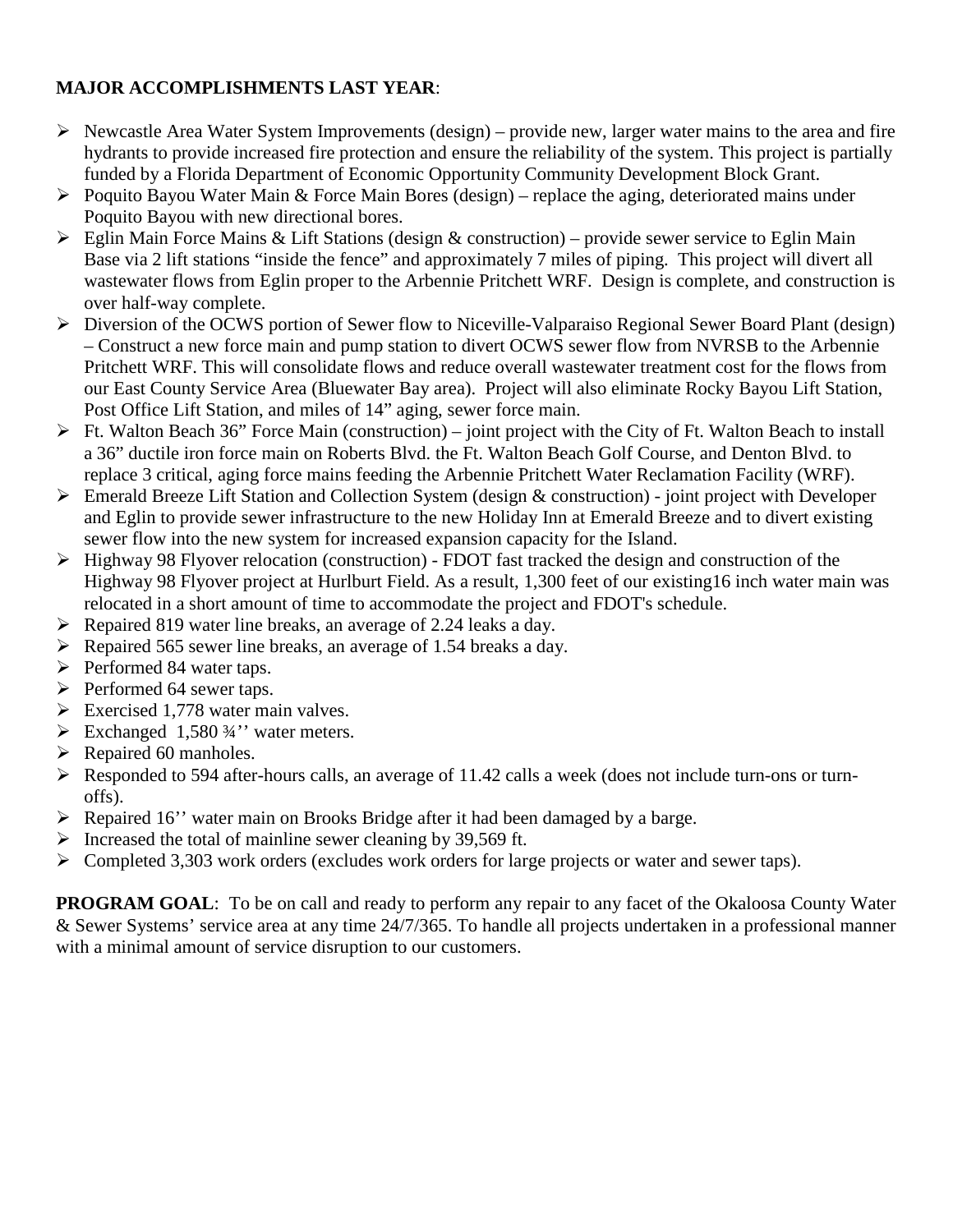# **KEY OBJECTIVES**:

- 1. Ensure budgetary, personnel, customer service and purchasing functions comply with County policies and procedures.
- 2. Preserve and protect ageing infrastructure to provide quality of service to customers.
- 3. Maintain and extend the useful life and utility of County facilities.
- 4. Ensure the preservation and safe operation of all work related equipment.
- 5. To provide routine and preventative maintenance for the system.
- 6. To provide emergency response capabilities to prevent all but short term interruptions to service and prevent system losses or environmental damage.
- 7. To maintain and improve key components of the Water & Sewer infrastructure.

The following projects are planned for Fiscal Year 2015:

- $\triangleright$  Bob Sikes Elevated Water Tank New Mains (design) a second elevated water tank near the Bob Sikes Industrial Park would provide for increased storage, reliability, and redundancy for the potable water and fire suppression systems. This project is partially funded by a Northwest Florida Water Management District grant.
- $\triangleright$  Marlowe Area Water System Improvements (design) provide new, larger water mains to the area and fire hydrants to provide increased fire protection and ensure the reliability of the system.
- $\triangleright$  Brooks Bridge Water Main Repair or Replacement (design & construction) install a second water supply line to Okaloosa Island (or repair the broken bore, if at all possible), which would then serve as the primary water source to Okaloosa Island (and main on bridge would serve as backup).
- Diversion of the OCWS portion of Sewer flow to Niceville-Valparaiso Regional Sewer Board Plant (design & construction) – Construct a new force main and pump station to divert OCWS sewer flow from NVRSB to the Arbennie Pritchett WRF. This will consolidate flows and reduce overall wastewater treatment cost for the flows from our East County service area. The East County Repump Station is planned to be constructed in FY2014-FY2015 and the East County Transmission Main (approx. 6.7 miles) is planned to be constructed in FY2016. Project will also eliminate Rocky Bayou Lift Station, Post Office Lift Station, and miles of 14" aging, sewer force main.
- $\triangleright$  Newcastle Area Water System Improvements (construction) provide new, larger water mains to the area and fire hydrants to provide increased fire protection and ensure the reliability of the system. This project is partially funded by a Florida Department of Economic Opportunity Community Development Block Grant.
- Camp Rudder Force Main & Lift Station (construction) provide sewer service to Camp Rudder via 1 master lift station and approximately 8.6 miles of piping. This project will divert all wastewater flows from Camp Rudder to the Arbennie Pritchett WRF.
- Meigs-Seminole Lift Station (construction) replace the aging and undersized Meigs-Seminole Lift Station, which pumps all the wastewater from Bluewater Bay to the Niceville-Valparaiso Regional Sewer Plant. Poquito Bayou Water Main & Force Main Bores (construction) – replace the aging, deteriorated mains under Poquito Bayou with new directional bores.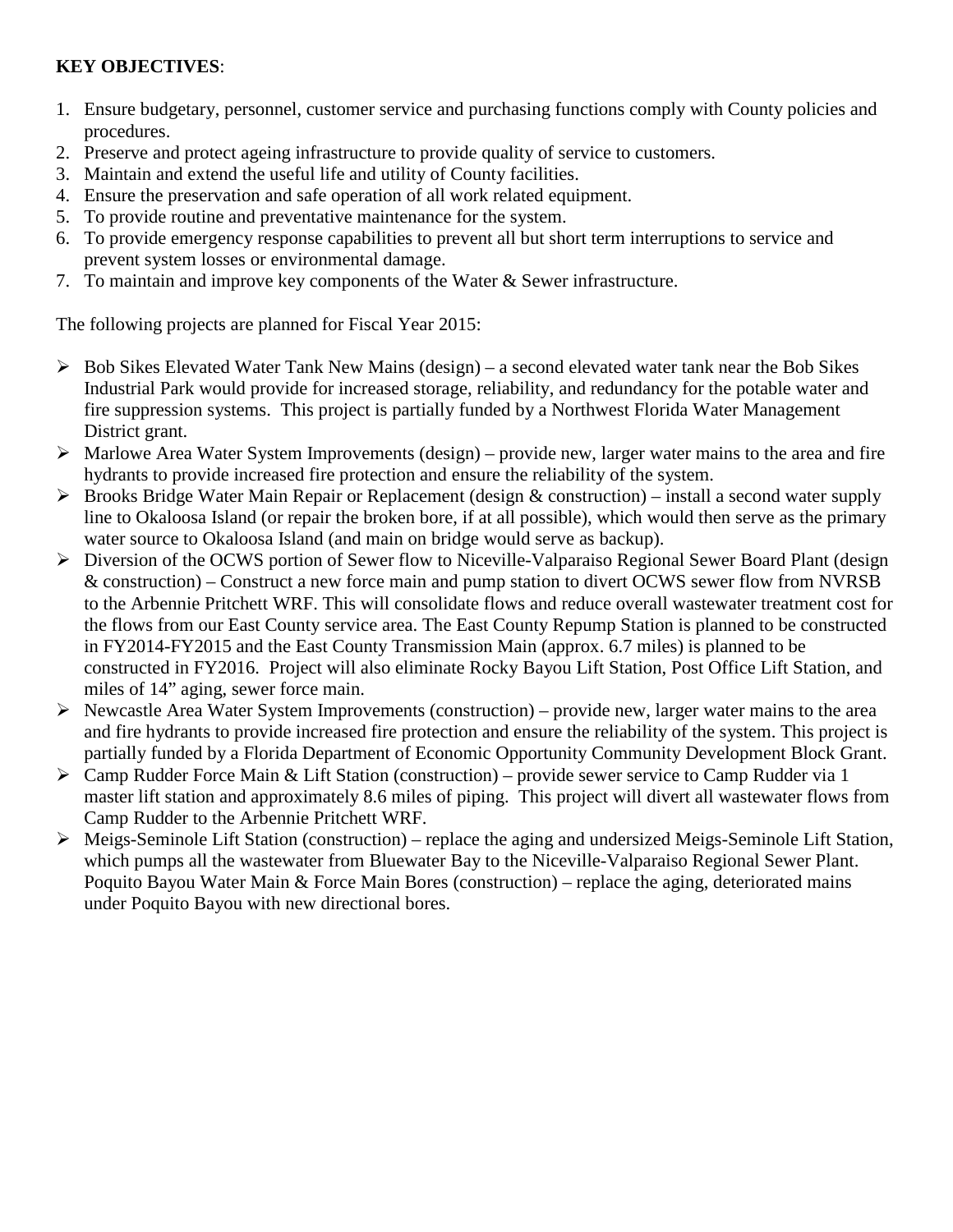|                   | <b>Performance Measures</b>                      | <b>Actual</b><br><b>FY12/13</b> | <b>Estimated</b><br><b>FY13/14</b> | <b>Adopted</b><br><b>FY14/15</b> |
|-------------------|--------------------------------------------------|---------------------------------|------------------------------------|----------------------------------|
|                   | Miles of Sewer main / Maintenance Personnel      | 561/7                           | 566/7                              | 570/7                            |
| Inqui             | Miles of Water main / Maintenance Personnel      | 726/9                           | 728/9                              | 730/9                            |
|                   | Number of new sewer taps                         | 64                              | 70                                 | 80                               |
|                   | Number of new water taps                         | 84                              | 100                                | 110                              |
|                   | Dollar value - new sewer taps                    | \$456,307                       | \$459,000                          | \$500,236                        |
| Output            | Dollar value - new water taps                    | \$165,990                       | \$320,400                          | \$352,423                        |
|                   | Feet/Miles of sewer lines cleaned                | 206,024/39                      | 230,000/44                         | 250,000/47                       |
| <b>Efficiency</b> |                                                  |                                 |                                    |                                  |
|                   |                                                  |                                 |                                    |                                  |
|                   | Number of main breaks repaired - Water           | 819                             | 880                                | 910                              |
| Effectiveness     | Number of main breaks repaired - Sewer           | 565                             | 600                                | 625                              |
|                   | Valves maint                                     | 1,778                           | 800                                | 2,000                            |
|                   | Number of work orders (excludes taps & projects) | 3,303                           | 3,600                              | 3,700                            |
|                   | Man hours per work order                         | 3.45                            | 3.30                               | 3.25                             |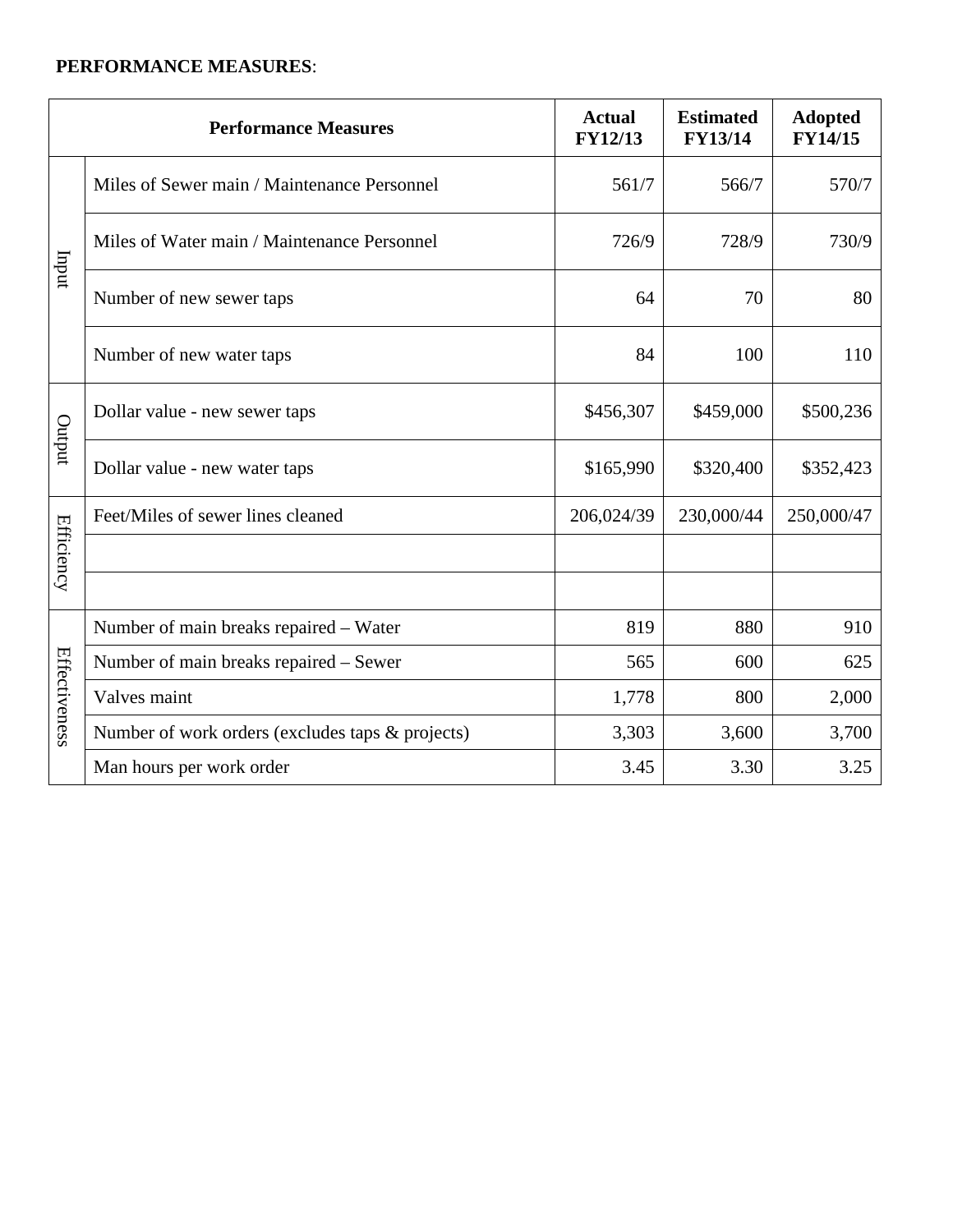# **SERVICE AREA:** PHYSICAL ENVIRONMENT

# **DEPARTMENT/PROGRAM:** WATER & SEWER ENTERPRISE FUND/ADMINISTRATION (I.T., CUSTOMER SERVICE, FINANCE & SUPPLY)

**PROGRAM DESCRIPTION:** This program is responsible for the administrative functions of the department. Responsibilities include accounting, billing, customer service, debt collection, IT, SCADA, logistics, project and maintenance costing, contract and grant administration, personnel functions, and budget administration.

**REVENUE:** The Water & Sewer enterprise fund receives all revenue through monthly customer billings, capacity expansion charges and related ancillary charges for use of both the Water and Sewer systems within the Okaloosa County service area. The funds customer base is currently in excess of 36,000 water service and 33,000 sewer service connections both residential and commercial.

#### **EXPENDITURES**:

|                           |                                 | <b>Expenditures</b>             | <b>Budget</b>              |                                   |  |
|---------------------------|---------------------------------|---------------------------------|----------------------------|-----------------------------------|--|
| Category                  | <b>FY12</b><br><b>Actual</b> \$ | <b>FY13</b><br><b>Actual</b> \$ | <b>FY14</b><br>Original \$ | <b>FY15</b><br><b>Approved</b> \$ |  |
| <b>Personal Services</b>  | 1,491,495                       | 1,508,718                       | 1,930,510                  | 1,937,909                         |  |
| <b>Operating Expenses</b> | 4,081,894                       | 3,180,120                       | 2,617,786                  | 2,578,525                         |  |
| Capital Outlay            | 805,140                         | 1,245,190                       | 3,082,630                  | 5,061,852                         |  |
| Debt Service              | 973,684                         | 1,041,285                       | 2,181,237                  | 2,219,207                         |  |
| Other                     | $\theta$                        | 399,988                         | 4,555,317                  | 4,453,376                         |  |
| Total                     | 7,352,213                       | 7,375,301                       | 14,367,480                 | 16,250,869                        |  |

| Category  | <b>FY12</b> | <b>FY13</b> | <b>FY14</b> | <b>FY15</b> |
|-----------|-------------|-------------|-------------|-------------|
| Full-time | 29          | 30          | 31          |             |
| Part-Time |             |             |             |             |
| Relief    |             |             |             |             |
| Total     | 29          | 30          | 31          |             |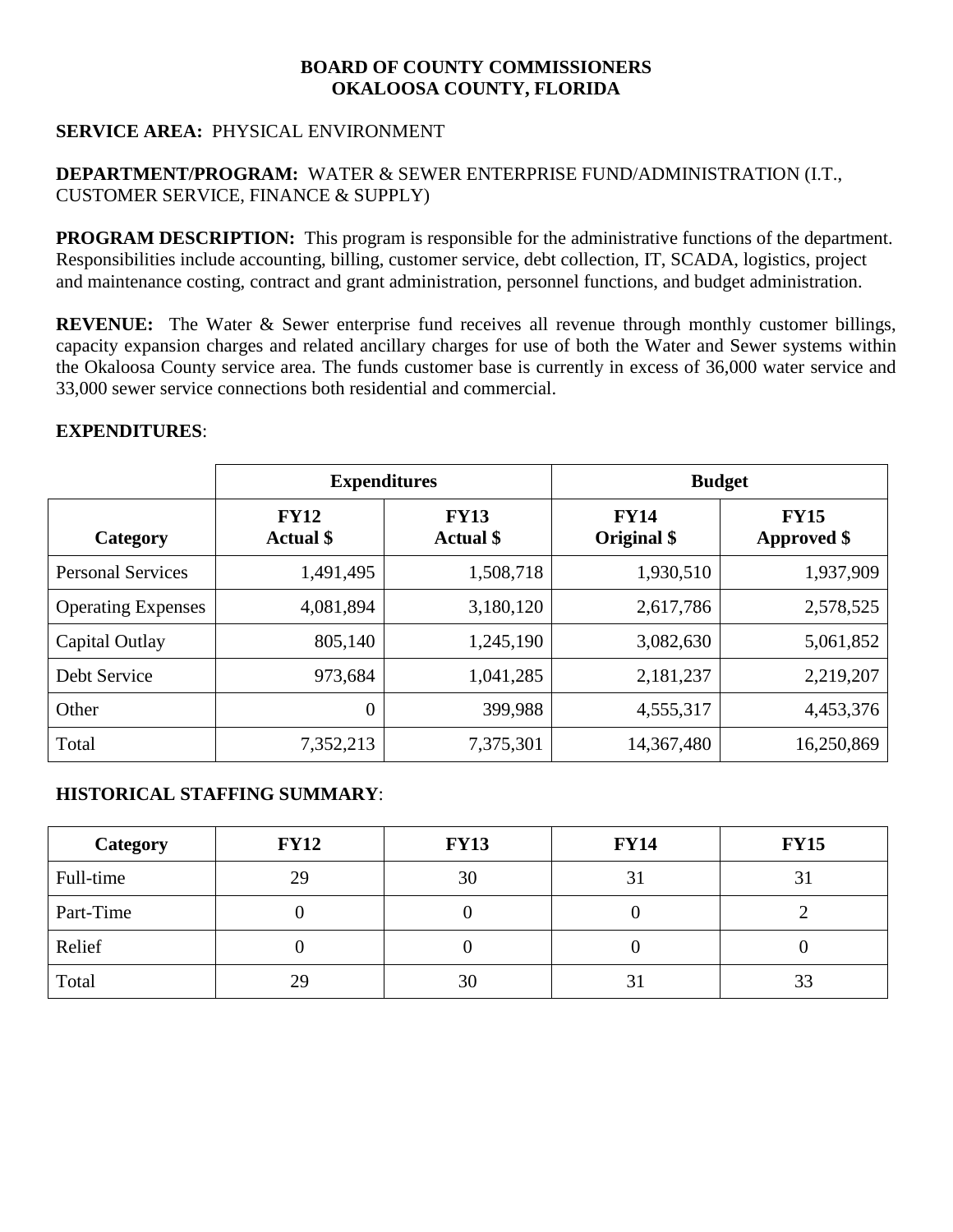- $\triangleright$  Improve the reliability of SCADA by established a new IP network. This includes building an Allen Bradley HMI Platform to view the IP sites and starting the first phase which was to replacing the existing serial PLC's at lift stations, tanks, and wells in Mid County (unincorporated Crestview) and East County (Bluewater Bay area) with IP PLC's.
- Installed virtual environment for the SCADA network within Water  $\&$  Sewer to replace out dated servers. Continue green movement that decreases the number of physical servers needed.
- $\triangleright$  Continued to promote green options including e-billing and e-payments resulting in a reduction in the number of paper bills mailed each month.
- $\triangleright$  Continue to provide multiple options for payment of water & sewer bills including on line and via the IVR (Integrated Voice Response) system. Including on line check payments.
- Maintained an extremely low level of bad debt write offs (below 1% of revenue).
- $\triangleright$  Established a phone queue which allows calls to be helped in the order they were received in.
- $\triangleright$  Completed installation/implementation of barcoding system in the logistics warehouse to streamline perpetual inventory counting and control (value in excess of \$1.5 million).

**PROGRAM GOAL:** To provide the administrative support necessary to operate these "back office" services, including all OCWS purchasing and inventory. To provide excellent customer service to our rate payers through all available means, including face to face, via telephone or internet. To also provide a high level of "internal customer service" as it relates to other departments within the water & sewer fund.

# **KEY OBJECTIVES**:

- 1. Replace equipment that is past its useful life to prevent wasted man hours and poor customer service due to equipment failures and time needed to repair the equipment.
- 2. Ensure budgetary, personnel, customer service and purchasing functions comply with County policies and procedures.
- 3. Maintain and extend the useful life and utility of OCWS IT & SCADA infrastructure.
- 4. Reduce overall per capita consumption through the promotion and utilization of conservation techniques.
- 5. Ensure the preservation and safe operation of all work related equipment.
- 6. Provide accurate and timely customer billing.
- 7. Provide prompt and courteous customer service.
- 8. Provide all required computer support for the department.
- 9. Provide budgetary guidance and support to the department.
- 10. To increase the efficiency and coordination between payment postings and the update to the "cut off list".
- 11. To increase awareness of conversation strategies and reduce energy costs throughout the department.
- 12. To maintain annual bad debt write offs at a level of less than 1% of yearly billings.

The following projects are planned for Fiscal Year 2015:

- $\triangleright$  Establish a new Galaxy (database) for the IP SCADA network.
- $\triangleright$  Continue to improve SCADA communication through moving to an IP based network. Phase 2 of change will be moving the tanks, wells, and lift stations in County West and on the Island to an IP network.
- $\triangleright$  Continue to inform customers about all the tools available to do business with OCWS.

Compartmentalize/segregate inventory by location in order to increase efficiencies during cycle counts and fiscal year end.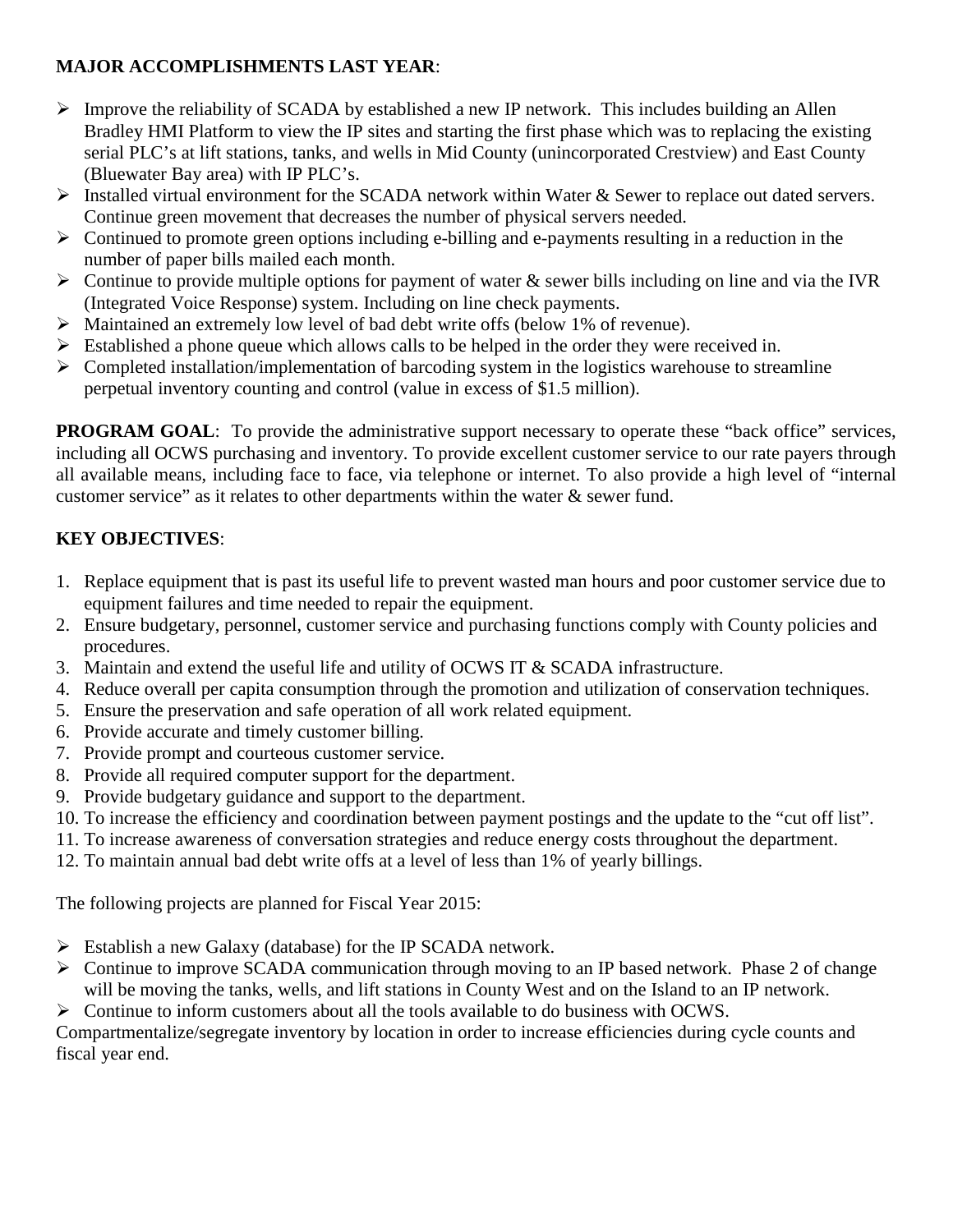|                   | <b>Performance Measures</b>                      | <b>Actual</b><br><b>FY12/13</b> | <b>Estimated</b><br><b>FY13/14</b> | <b>Adopted</b><br><b>FY14/15</b> |
|-------------------|--------------------------------------------------|---------------------------------|------------------------------------|----------------------------------|
|                   | Bad debt written off as a % of annual billings   | 0.75%                           | 0.75%                              | 0.75%                            |
|                   | Water & Sewer accounts / Cust. Service personnel | 29,960 / 12                     | 29,900 / 12                        | 29,950 / 13                      |
| <b>Efficiency</b> | Number of new accounts set up - Water            | 8,427                           | 7,861                              | 7,900                            |
|                   | Number of new accounts set up - Sewer            | 7,151                           | 6,612                              | 6,800                            |
|                   | Number of Cut offs processed                     | 7,641                           | 8,508                              | 8,500                            |
|                   | Total Bills processed monthly - in excess of     | 30,100                          | 30,000                             | 30,000                           |
| Effectiveness     | Average number of monthly e-bills sent           | 3,362                           | 3,680                              | 4,800                            |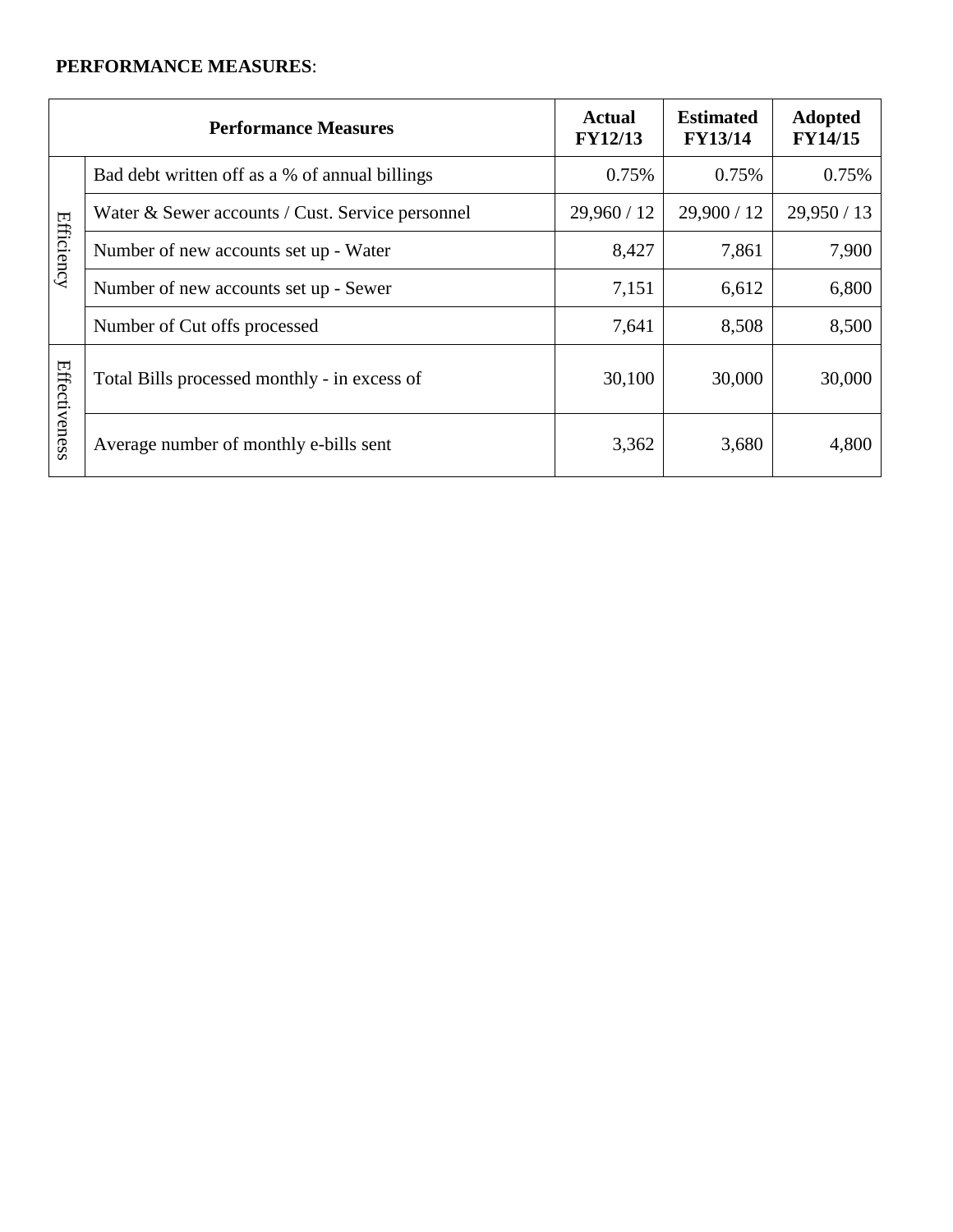# **SERVICE AREA:** PHYSICAL ENVIRONMENT

#### **DEPARTMENT/PROGRAM:** WATER & SEWER ENTERPRISE FUND/LABORATORY

**PROGRAM DESCRIPTION:** This program is responsible for testing various water and wastewater samples to assure compliance with Federal and State regulatory requirements. These samples come from 3 wastewater treatment facilities and 39 monitoring wells.

**REVENUE:** The Water & Sewer enterprise fund receives all revenue through monthly customer billings, capacity expansion charges and related ancillary charges for use of both the Water and Sewer systems within the Okaloosa County service area. The funds customer base is currently in excess of 36,000 water service and 33,000 sewer service connections both residential and commercial.

#### **EXPENDITURES**:

|                           |                                 | <b>Expenditures</b>             | <b>Budget</b>              |                                   |  |
|---------------------------|---------------------------------|---------------------------------|----------------------------|-----------------------------------|--|
| Category                  | <b>FY12</b><br><b>Actual</b> \$ | <b>FY13</b><br><b>Actual</b> \$ | <b>FY14</b><br>Original \$ | <b>FY15</b><br><b>Approved</b> \$ |  |
| <b>Personal Services</b>  | 240,564                         | 282,885                         | 361,970                    | 363,358                           |  |
| <b>Operating Expenses</b> | 658,370                         | 596,273                         | 490,835                    | 483,473                           |  |
| Capital Outlay            | 129,861                         | 233,473                         | 577,993                    | 949,097                           |  |
| Debt Service              | 157,046                         | 195,241                         | 408,982                    | 416,102                           |  |
| Other                     | $\theta$                        | 74,997                          | 854,123                    | 835,008                           |  |
| Total                     | 1,185,841                       | 1,382,869                       | 2,693,903                  | 3,047,038                         |  |

| Category  | <b>FY12</b> | <b>FY13</b> | <b>FY14</b> | <b>FY15</b> |
|-----------|-------------|-------------|-------------|-------------|
| Full-time |             |             |             |             |
| Part-Time |             |             |             |             |
| Relief    |             |             |             |             |
| Total     |             |             |             |             |